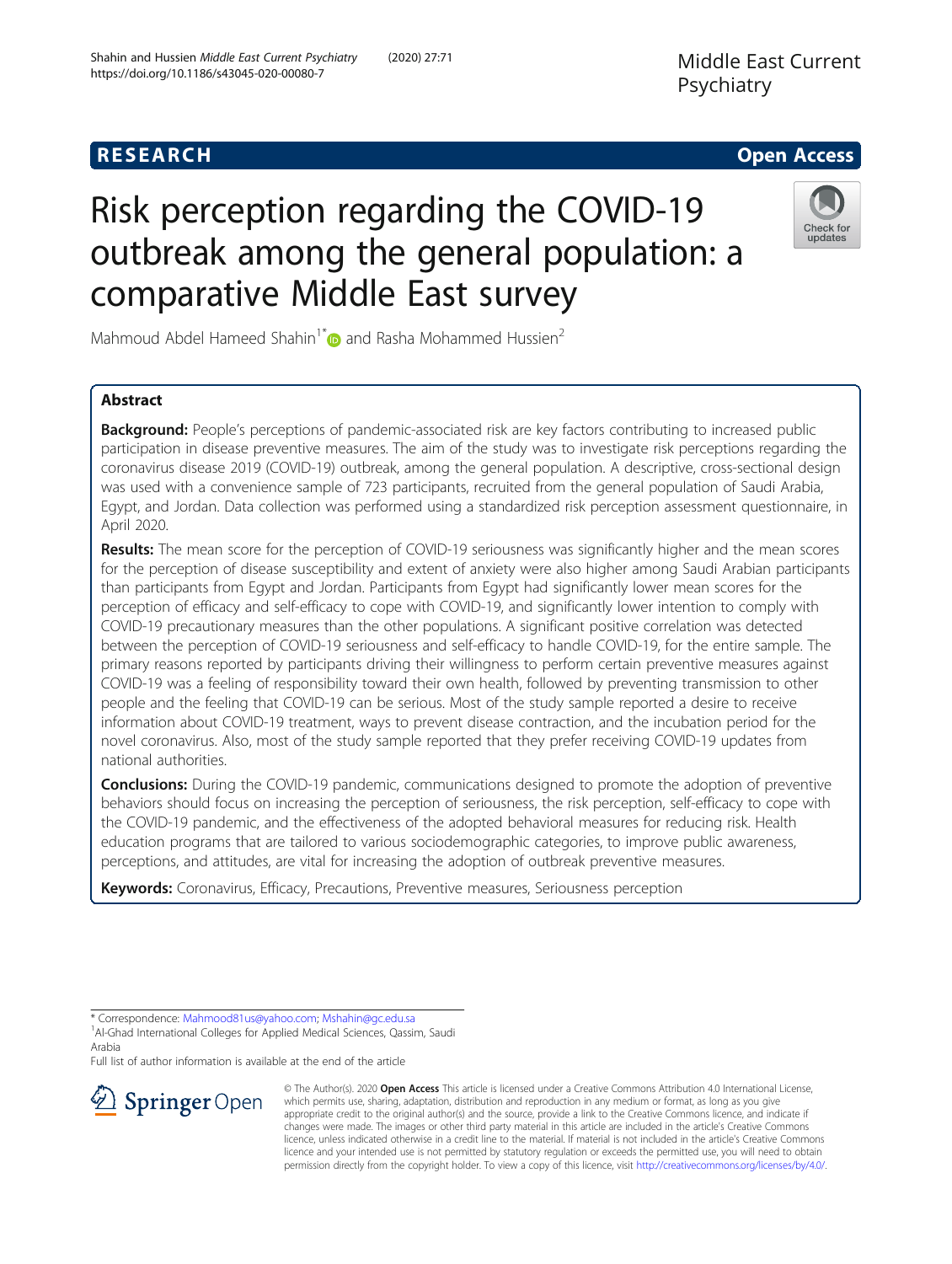# Background

The coronavirus disease 2019 (COVID-19) outbreak, caused by severe acute respiratory syndrome coronavirus 2 (SARS-CoV-2), appears to have originated in Wuhan, China, in December 2019 [[1\]](#page-16-0). Subsequently, it has spread dramatically, both inside and outside of China [[2\]](#page-16-0), and has grown to become an exceptional, global, public health problem [\[3](#page-16-0)].

In the context of the novel coronavirus outbreak in 2020, the world is racing to contain the spread of the lethal virus, worldwide. At present, the fatality rate associated with COVID-19 is lower than those for previous epidemics, such as SARS and Middle East respiratory syndrome (MERS). COVID-19 transmission occurs rapidly, through direct human-to-human contacts, which has made effectively informing the public regarding the risks and necessary precautions for transmission prevention difficult to achieve [\[4](#page-16-0)]. On 30 January 2020, the World Health Organization (WHO) declared the outbreak of COVID-19 to be a global public health emergency. Following the exponential growth observed in the numbers of infected cases and affected countries, COVID-19 was consequently declared to be a pandemic on 11 March 2020 [[5](#page-16-0), [6](#page-16-0)].

COVID-19 appears to present unique epidemiological features compared with the previous SARS-CoV outbreak. COVID-19 replicates efficiently in the human upper respiratory tract of humans, results in the less abrupt onset of symptoms, and mimics the conventional human coronaviruses, which are the predominant causes of common colds during winter [\[7](#page-16-0)]. Infected humans produce and replicate massive amounts of the virus in the upper respiratory tract during a prodromal period, during which time the infected individuals are generally actively mobile and can continue to perform their usual activities, which has contributed to rapid and widespread infections. In contrast, the transmission of SARS-CoV was not verified to be able to occur during the prodromal period, when infected patients report only mild illness, and most transmissions were confirmed to occur when the infected individuals presented with symptoms and were extremely ill, likely resulting in SARS-CoV outbreaks being easier to contain than modern-day outbreaks associated with COVID-19 [[8\]](#page-16-0).

According to the Saudi Center for Disease Prevention and Control (SCDC), the total number of confirmed cases in Saudi Arabia has reached 157,612, and the total number of deaths has reached 1267, as of 22 Jun 2020 [[9\]](#page-16-0); in Egypt, the total number of confirmed cases was 55,233, and the total number of deaths was 2193; and in Jordan, 1033 confirmed cases and 9 total deaths were reported, for the same time point [[10](#page-16-0)].

In the absence of available pharmaceutical protocols to treat affected persons or existing vaccines to control infections, most countries have implemented containment and mitigation strategies, requiring people to dramatically alter their life styles and limiting their personal freedom. The extent to which these measures are practical, suitable, and applicable for the population depends upon other factors, including individuals' perceptions of the threat of suffering negative and dangerous health consequences associated with the infection [[11](#page-16-0)]. Not all persons are at equal risk of death if infected. However, present records from affected areas have shown that individuals with a pre-existing medical history of chronic illnesses and older people are at higher risk of experiencing death as a consequence of COVID-19 [[12\]](#page-16-0).

Following the WHO declaration, many countries, including the Kingdom of Saudi Arabia, have implemented response plans to counter the pandemic and contain the viral spread. Following the confirmation of its first COVID-19 infection, on Monday, 2 March 2020, Saudi Arabian authorities have been vigilantly monitoring the situation and deciding which country-specific measures to employ to comply with WHO instructions for handling an outbreak [[13\]](#page-16-0). These measures have encompassed the suspension of all inbound and outbound flights, closing all shops, malls, and stores in the country except for pharmacies and grocery stores, and closing down all educational institutions, schools, and universities. Umrah visas for Muslims have been suspended, as have prayers at mosques including the two Holy Mosques in Makkah and Al-Madina. On 24 March 2020, the Saudi Arabian authorities imposed a nationwide curfew to limit gathering and movement during daytime hours [[13](#page-16-0)].

To date, the global scenario appears to be under control. However, the socioeconomic circumstances in Africa are extremely less well-developed and often worse than in other nations. A collection of factors, including the shortage of medical supplies, a lack of medical services, poor general health conditions, and decreased virus testing efficiency, may facilitate the spread of the epidemic in African countries. Additionally, the dry season in Africa is approaching, and the abrupt drop in daily average temperatures may be conducive to enhancing the spread of the disease. Consequently, a severe COVID-19 outbreak in Africa may occur if no strict preventive measures and management plans are implemented in these countries [\[14](#page-16-0)].

To combat the spread of COVID-19, various preventive and control measures, at different levels, have been employed by various countries, around the world. Among these measures, on the individual level, the Jordanian Ministry of Health has stipulated the maintenance of at least 6 ft of social distance between individuals, frequent hand-washing, the avoidance of face touching after touching surfaces, the frequent use of hand sanitizers and alcohol hand rubs, practicing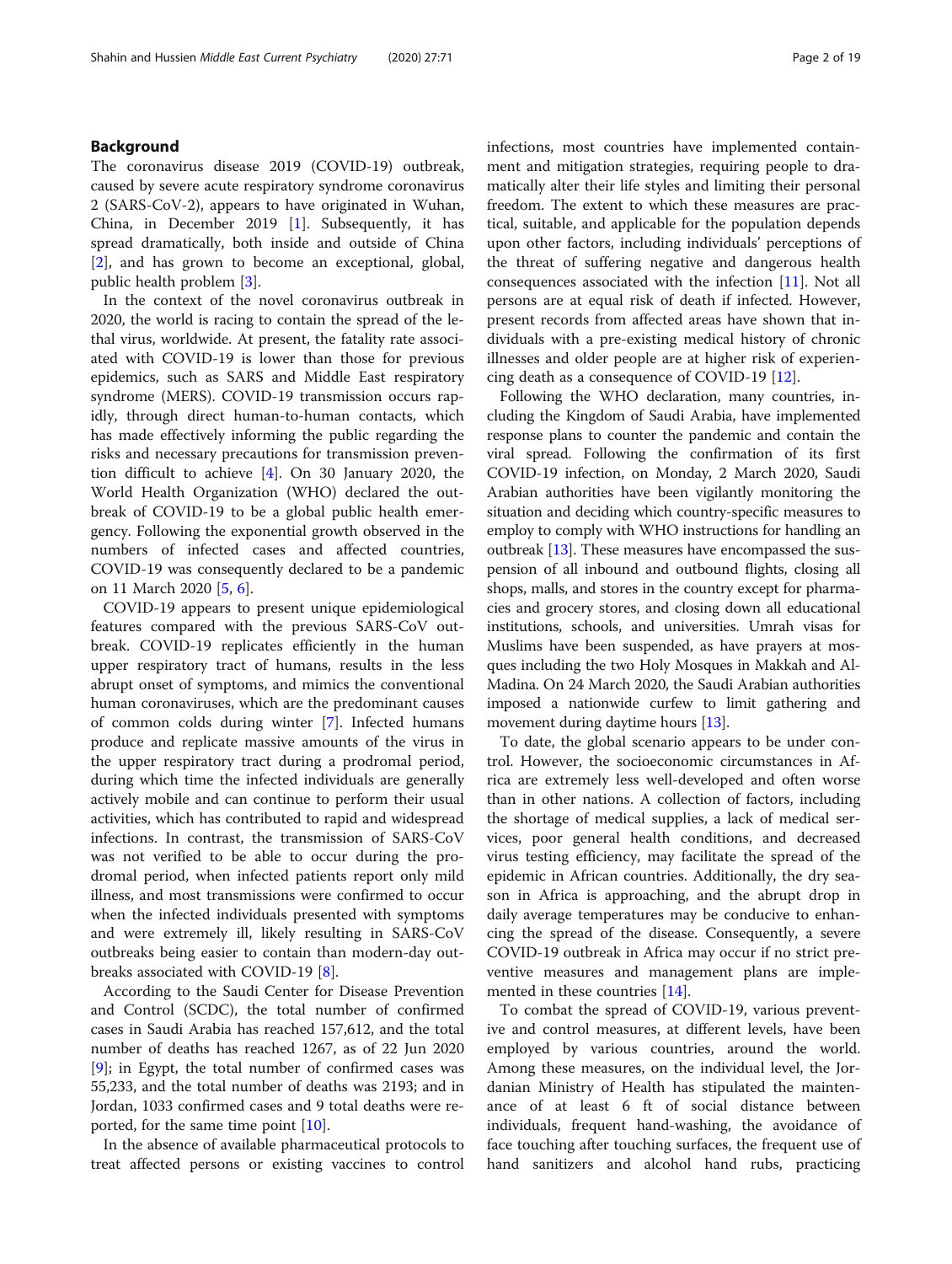coughing and sneezing etiquette, avoiding handshaking and kissing, avoiding direct contacts with sick persons, particularly these who demonstrate the signs and symptoms of respiratory infections, and wearing face masks under specific conditions [[15](#page-16-0)].

Risk perception is a central characteristic of many health-behavior theories. According to the Protection Motivation Theory, protection motivation is a consequence of risk or threat assessment and coping appraisal. Threat assessment consists of estimating the hazard of contracting a disease (perceived vulnerability or susceptibility) and estimating the seriousness of a disorder or sickness (perceived severity) [\[16](#page-17-0)]. The personal perception of infection threat is a key issue that influences the spread of epidemics, to obtain realistic inferences, epidemiological models must consider such parameters [[17\]](#page-17-0). However, increased hazard or risk perceptions may only predict defensive behaviors, particularly when human beings believe that effective responses and defensive actions are readily available (response efficacy) and when they are confident in their competencies to interact and engage in such defensive actions (self-efficacy) [\[18](#page-17-0), [19](#page-17-0)].

According to Slovic and Peters [[20\]](#page-17-0), two exclusive types of risk perceptions exist, affective and cognitive responses, which may exhibit extraordinary patterns of alterations and changes over the course of public health emergencies. Affective responses have been described as the emotional responses to risk, and cognitive elements encompass the perceived seriousness of the threat and an individual's perceived coping efficacy [\[20](#page-17-0)]. Cameron and Leventhal [[21\]](#page-17-0) suggested that the affective response is experiential, rapid, and intuitive, whereas the cognitive response is deliberate, slow, and rule-based [[21](#page-17-0)].

Furthermore, during the early stages of a potential pandemic, such as the COVID-19 outbreak, risk perceptions and efficacy beliefs are established in response to communications with and between individuals in the groups at risk. Risk communication messaging that is not perceived or comprehended by the public or the communication of conflicting threat messaging is likely to result in the limited embrace of precautionary interventions by the public. Communications that are perceived as coming from a non-trustworthy resource can also have similar consequences. However, risk communication messaging can be very quickly adopted by the media, resulting in the "amplification" of threat and hazard information, which can also lead to unnecessary scares and the adoption of useless or ineffective precautionary actions or responses by the public [[22\]](#page-17-0).

In an effort to combine over 50 years of risk perception research, the Van der Linden risk perception model recommended the inclusion of clusters of variables that are closely related to the cognitive tradition (e.g., comprehension and perceptions of risks), the emotional and

experiential tradition (e.g., private, personal experiences), the social-cultural paradigm (e.g., the social amplification of risks, cultural theories, trust, and values), and relevant individual variations (e.g., gender, education, and ideology) [[23](#page-17-0), [24\]](#page-17-0). This "holistic" approach to modeling the determinants of risk perception can prevent the overreliance on any single paradigm, alleviating concerns regarding the questionable reliability of single-item constructs, and has been adopted in recent studies of disease outbreaks [\[25](#page-17-0)]. Therefore, some studies have measured risk perception using an index that encompasses the cognitive (likelihood), emotional (concern and worry), and temporal-spatial dimensions of risk [\[26](#page-17-0), [27](#page-17-0)].

#### Significance of study

The health emergencies associated with the COVID-19 pandemic have had major impacts on the safety and health of societies, at the local and international levels. Community cooperation in the implementation of health preventive measures, through adherence to instructions and recommendations issued by the WHO and other government agencies, represents a cornerstone for reducing the spread of the virus and reducing the long-term impacts of this pandemic on public health. As the numbers of confirmed cases and deaths associated with the COVID-19 pandemic continues to increase, around the world, understanding public risk perceptions has become very important. Threat appraisal and risk perception are known to be important determinants of the public's willingness to cooperate with and adopt health-protective behaviors during pandemics.

Risk perception plays a major role in estimating the extent of community awareness regarding the seriousness of this pandemic and the extent of the willingness to cooperate in the implementation of health preventive measures, at the individual, local, and international levels. A research gap exists regarding the extent of risk perception in response to health pandemics among various societies, especially Arab societies. Additionally, the identification of the level of awareness among society members regarding the COVID-19 pandemic, their intentions and abilities to apply preventive measures, and their sense of selfefficacy in the application of recommended measures represent baseline levels of information that must be gathered during scientific research to determine how best to optimize community awareness through scientific interventions, media releases, and government channels. By collecting this information, we can determine how to increase the effectiveness of societal interventions designed to minimize the effects of the COVID-19 pandemic and identify methods for improving societal cooperation and reactions to future pandemic situations.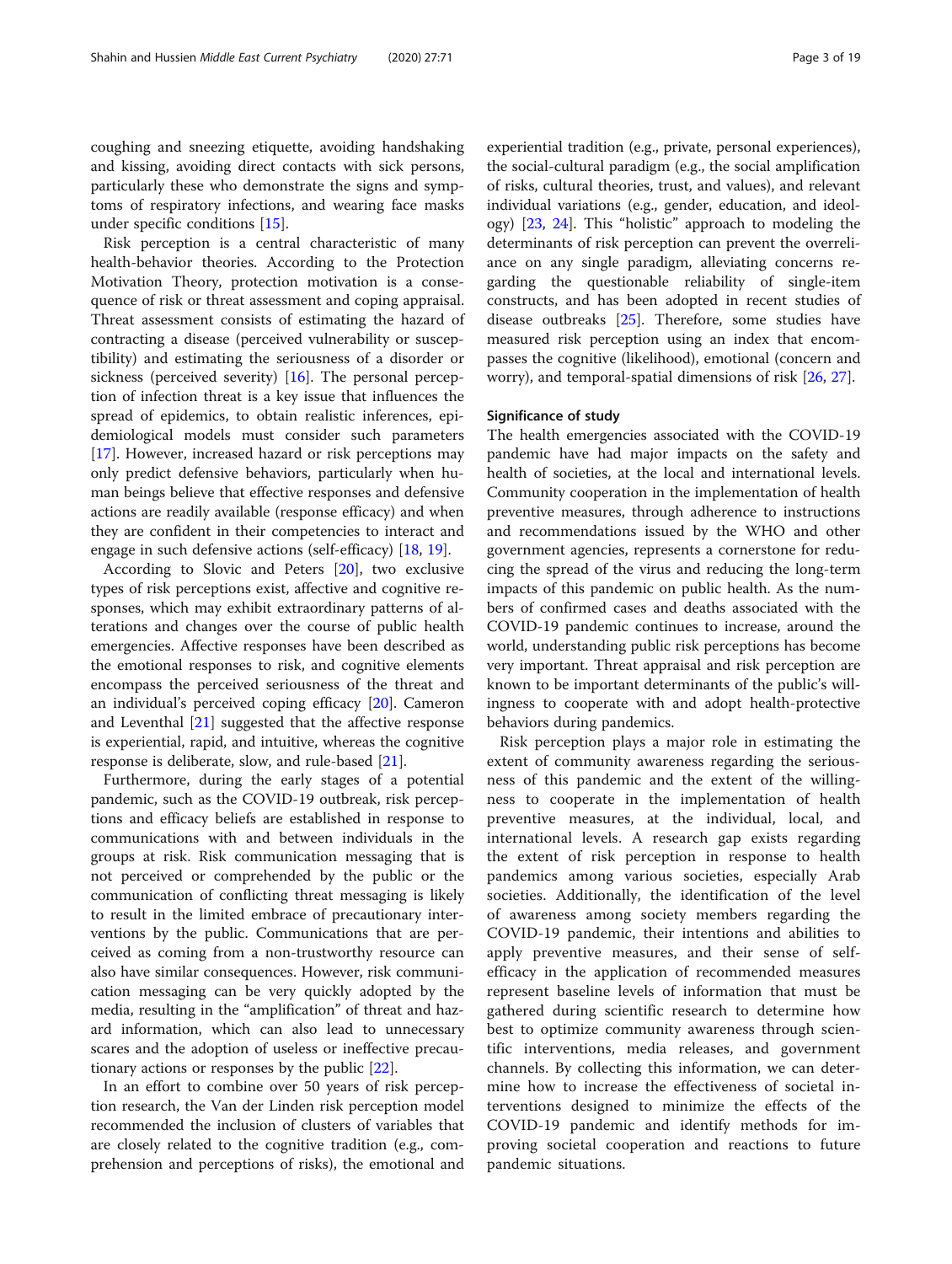Therefore, assessing risk perception and self-efficacy during the course of the current COVID-19 outbreak has been deemed imperative. We aimed to collect a large sample of the population and utilized a comparative study design to examine countries in the Middle East region that are accessible to the researchers including Egypt, Jordan, and Saudi Arabia. Saudi Arabia is a large country located in Western Asia and forming the bulk of the Arabian Peninsula, with a population of 34 million, as reported in 2019 [\[28](#page-17-0)]. Jordan is a small Arab country also located in Western Asia on the East Bank of the Jordan River, with a population of more than 10 million, as reported in 2020 [\[29](#page-17-0)]. Egypt is an African Arab country, with over 100 million inhabitants, as reported in 2020 [[30\]](#page-17-0). All three countries are considered to be located in the Middle East region.

#### Aim of the study

This study aimed to investigate the risk perceptions regarding the COVID-19 outbreak among the general populations of Saudi Arabia, Jordan, and Egypt.

#### Research question

Are there differences in risk perceptions among the general populations of Saudi Arabia, Egypt, and Jordan?

# Methods

# Research design and settings

A descriptive, cross-sectional, comparative research design was used in this study. This study was performed among a sample drawn from the general populations of Saudi Arabia, Egypt, and Jordan. These three countries were chosen because of their geographical proximity, easy accessibility, and the presence of researchers in these countries facilitated the data collection process.

# Participants

The sample size was calculated according to the proportional populations of the three countries, at a 99% confidence level, with 5% confidence limits, 50% anticipated frequency, and a design effect value of 1.0. Using the Open-Epi, version 3.01 software package, the required sample size was determined to be a minimum of 664 subjects [\[31](#page-17-0)]; however, it was increased to ensure the achievement of the targeted confidence level. A convenience sample of 723 individuals from among the general population was recruited for this comparative study, from Saudi Arabia (468 participants), Egypt (162 participants), and Jordan (93 participants). The criteria for inclusion were: being resident in one of the three included countries, being adult, able to read Arabic, and willing to participate in the study.

# Data collection tool

The data collection questionnaire consisted of two sections. The first section consisted of a sociodemographic data collection sheet, which included age, gender, marital status, and educational level.

The second section was the "Standard questionnaire on risk perception of an infectious disease outbreak," which was designed by the Municipal Public Health Service Rotterdam-Rijnmond, together with the National Institute for Public Health and the Environment in the Netherlands [\[32\]](#page-17-0). This tool was designed to study risk perceptions associated with the outbreak of infectious disease and has been used in many previous studies [[33](#page-17-0), [34\]](#page-17-0). The generic questionnaire was tailored to address COVID-19 and was then translated into Arabic, which is the predominant language of the study sample in the chosen countries. The questionnaire opened with an introduction, which informed the respondents of the study objective and provided instructions for questionnaire completion and submission. The questionnaire covered the following seven domains:

- 1. Participant's knowledge, which was assessed by one question regarding the availability of a COVID-19 vaccine and was answered as yes, no, or I don't know.
- 2. Perception of the seriousness of COVID-19, which consisted of two questions, with responses based on a 5-point Likert scale (ranging from  $1 = not$  at all serious to  $5 = \text{very serious}$ .
- 3. Perception of susceptibility to COVID-19 and the extent of anxiety, which was assessed by three questions, using a 5-point Likert scale ranging from 1 to 5, with higher scores indicating greater anxiety regarding COVID-19.
- 4. Perception of efficacy and self-efficacy in dealing with COVID-19, which consisted of eight items, assessed by a 5-point Likert scale, ranging from  $1 =$ certainly not to  $5 =$  most certainly.
- 5. Intention to perform preventive measures against COVID-19, assessed using one item, which was scored on a 5-point Likert scale, ranging from  $1 =$ certainly not to  $5 =$  most certainly.
- 6. Motivating/hindering factors affecting the intention to perform preventive measures, which were assessed using two questions that probed the reasons underlying a participant's willingness and unwillingness to employ preventive measures. Both questions included many choices, and the participants were allowed to select up to three answers for each question.
- 7. Information needs assessment, which consisted of three questions asking which important topics the participants desire additional information on, where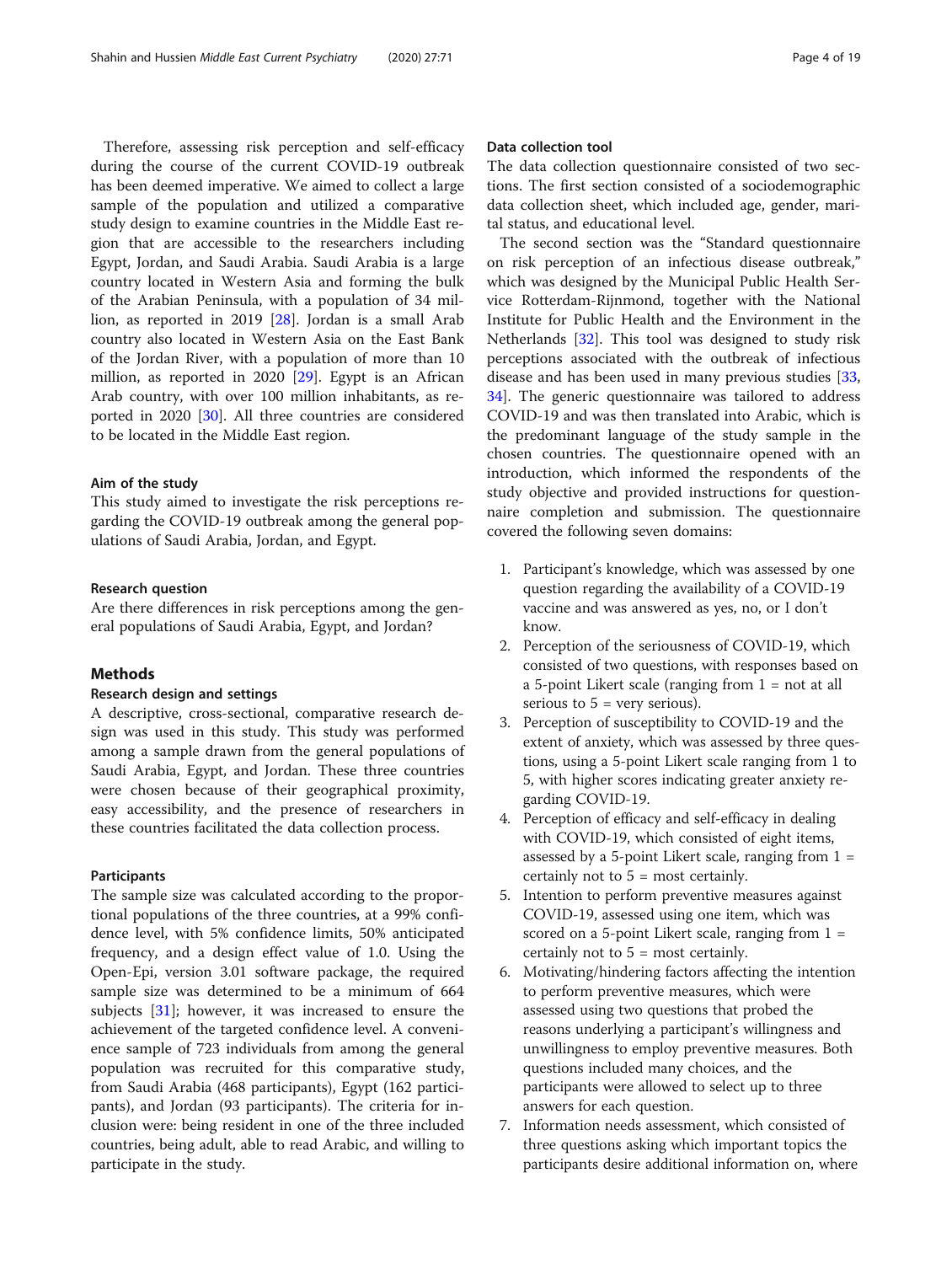they would prefer to obtain this information, and how they would prefer to receive this information. These questions featured many choices, and the participants were allowed to select up to three answers for each question.

### Pilot study

A pilot study was performed before executing the main study, to test the clarity of the scales and the feasibility of the study. Utilizing the same inclusion criteria of the study, the pilot study was conducted on 10% of the estimated study sample (66 subjects), to test the applicability of the data collection tool and the feasibility of the study. Based on the pilot study results, the average time required to respond to the questionnaire ranged from 15 to 20 min, depending on the respondent's level of understanding and cooperation. Based on the pilot study results, the questionnaire was finalized. Because some modifications were made to the phrasing of some of the questionnaire items, the pilot study subjects were not included in the main study sample. Participants included in piloting were informed that they will not be allowed to participate in the study if their responses are excluded later. Furthermore, the pilot study was used to assess the reliability of the questionnaire.

#### Validity and reliability

The questionnaire was reviewed by a panel of five experts in the fields of psychiatric mental health nursing, public health, and medical-surgical nursing, to test the content and face validity of the questionnaire, which were deemed acceptable. Reliability was determined using a test-retest comparison, and the calculation of Cronbach's alpha revealed acceptable reliability (Cronbach's alpha  $= 0.814$ ).

#### Procedure

Similar to other countries, around the world, the Saudi Arabian, Egyptian, and Jordanian governments have recommended that the public minimize face-to-face interactions and isolate themselves at home; therefore, potential respondents were invited to participate in the study remotely, using a Google Forms-prepared questionnaire. The survey was sent to interested participants via various applications (WhatsApp, Messenger, and Imo), and generally completed the online survey in 15 to 20 min. The study and all data handling processes followed all national required data protection standards. Participants were given the option of providing an email address to receive a summary of the study findings, and all participants provided informed consent before starting the questionnaire. The study did not include deception, and participants were debriefed at the end of the survey. Data collection occurred over 15 days (16 April 2020 to 30 April 2020), after the WHO declared the COVID-19 outbreak to be a public health emergency of international concern. The duration of data collection was sufficient to gather the predetermined sample size.

## Statistical analysis

Data retrieved from Google Forms were collected, revised, and coded, using a personal computer (PC). Statistical analysis was performed using the Statistical Package for Social Sciences (SPSS), version 23 [\[35](#page-17-0)]. Data are presented using descriptive statistics, as the mean and standard deviation or number and percentage. The mean and standard deviation were used for continuous variables, whereas the number and percentage were used for categorical variables. No missing data were expected as all questions were mandatory to be answered before moving to the next question. The Shapiro-Wilk test indicated that the data were not normally distributed; therefore, the Kruskal-Wallis test was used to compare the mean scores for participants' perceptions of "seriousness," "susceptibility," "self-efficacy," and "intention to perform preventive measures" in response to coronavirus across the three countries. The Mann-Whitney U test was used to identify significant differences in mean scores between each pair of two countries, and to compare means according to dichotomous sociodemographic characteristics, such as gender and marital status. The Mann-Whitney U test and the Kruskal-Wallis test are nonparametric tests that can be used to compare mean rank values but cannot be used to compare medians or distributions. Pearson's correlation coefficient test was used to examine the correlation between the mean scores for the perception of coronavirus "seriousness" and "self-efficacy" among participants, with statistical significance was set at  $P < .05$ . However, the Open-Epi software package was used to estimate the required sample size of the study.

#### Ethical considerations

The research proposal was submitted to the ethical committee at Al-Ghad International Colleges for Applied Medical Sciences in Saudi Arabia and was approved prior to commencing data collection. In addition, after reading the introductory information about the study, participants were asked to provide informed consent, before starting the questionnaire. The online survey form contained text regarding informed consent, which was included in the questionnaire and approved by all participants. Anonymity and confidentiality were promoted through the use of survey identification numbers and an anonymous questionnaire, with no collection of personal identifiers, such as names, phone numbers, or other information that could be used to identify participants or link participants to data. No risk of discomfort to the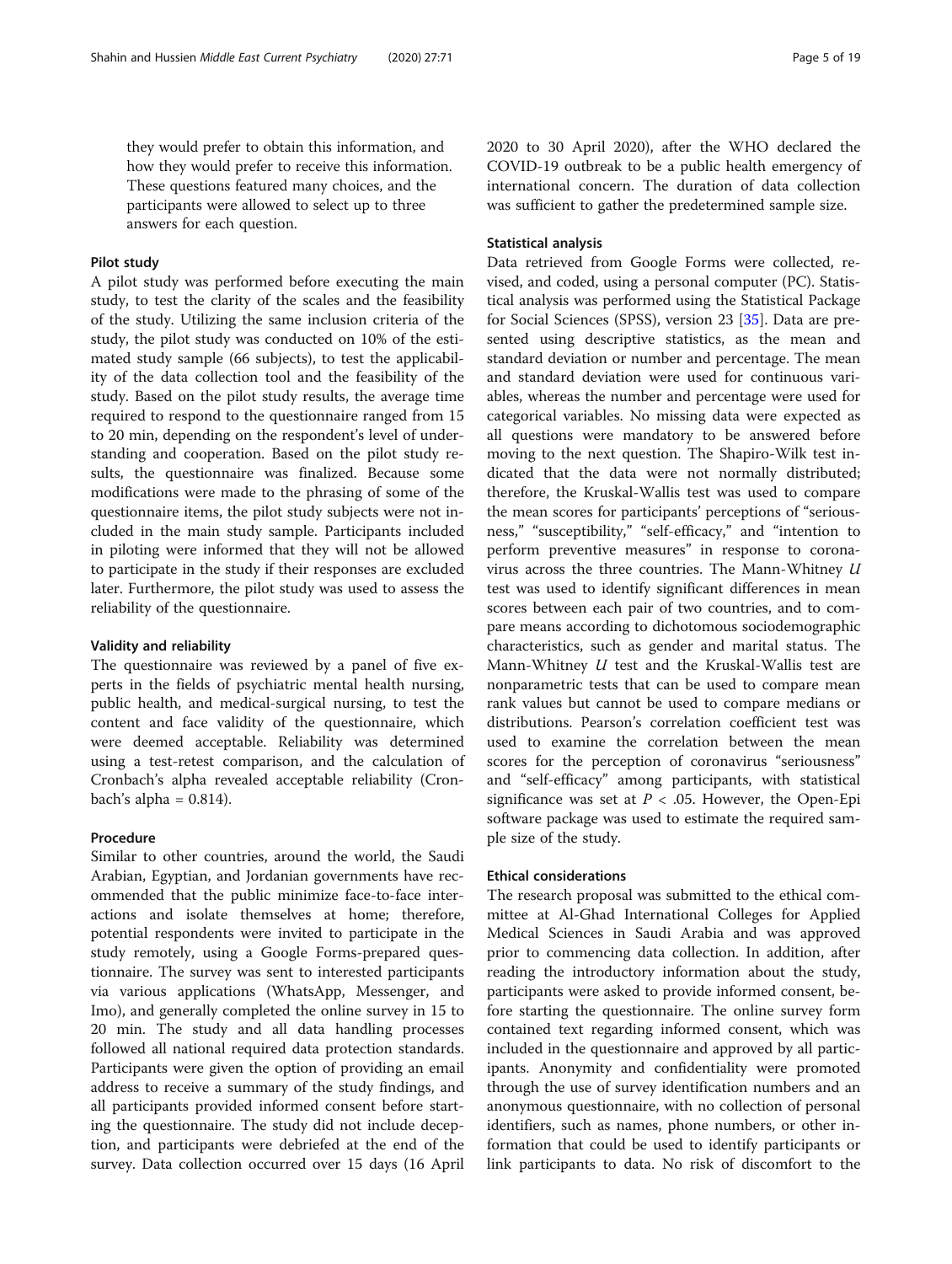participant was anticipated, other than the potential inconvenience associated with the time necessary to participate in the study, and participants did not receive any form of coercion or financial compensation, as participation was voluntary, with full autonomy. All ethical principles regarding medical research involving human subjects were followed, in accordance with the Declaration of Helsinki [\[36\]](#page-17-0). Additionally, official permission to use and modify the questionnaire was granted by the original authors [[32](#page-17-0)].

# Results

Table 1 shows the sociodemographic characteristics of the study sample (723 participants) who were recruited from three Arab countries (Saudi Arabia, Egypt, and Jordan), which demonstrates that most of the participants were aged from 30 to 39 years (42.4%), almost two-thirds were male (63.5%), and more than three-quarters were married (76.3%). Approximately half of the participants from Saudi Arabia and Jordon held bachelor's degrees (49.4% and 51.6%, respectively), and nearly one-third of participants from these countries also engaged in postgraduate studies, whereas 50% of Egyptian participants held technical diplomas and only slightly more than onequarter (27.8%) held bachelor's degrees.

Table [2](#page-6-0) shows that three-quarters of all participants reported that no vaccine against the COVID-19 exists, to date (75.1%).

Table [3](#page-6-0) reveals that most of the study sample perceived the COVID-19 pandemic to be either a serious or most serious event (44.4% and 43.6%, respectively). Furthermore, 40.7% of participants perceived the possibility of contracting COVID-19 in the near future to represent a serious event, whereas 32.8% viewed this possibility as very serious.

The Shapiro-Wilk test was performed to determine the normality of the data, and the findings revealed that not all variables were normally distributed, based on the demographic characteristics ( $P < .01$ ). Therefore, nonparametric tests were used to detect significant differences in the mean scores. Table [4](#page-7-0) demonstrates that participants from Saudi Arabia reported a significantly higher mean perception of seriousness than those from Egypt and Jordan ( $P < .05$ ).

Table [5](#page-7-0) demonstrates that near half of the study sample reported "perhaps yes-perhaps no" for their perception of the likelihood of contracting COVID-19 in the coming year if they did not take any preventive measures (47.7%), whereas 20.3% reported that they "most certainly" would contract COVID-19. More than two-thirds of participants responded either "neither small chance, nor large" or "large chance" for their perceptions of the

| Sociodemographics     | Saudi Arabia (468) |       |     | Egypt (162) |    | Jordan (93) | <b>Total</b> |       |
|-----------------------|--------------------|-------|-----|-------------|----|-------------|--------------|-------|
|                       | n                  | %     | n   | $\%$        | n  | $\%$        | n            | %     |
| Age                   |                    |       |     |             |    |             |              |       |
| Younger than 24 years | 72                 | 15.4% | 39  | 24.1%       | 3  | 3.2%        | 114          | 15.8% |
| $25-29$ years         | 51                 | 10.9% | 21  | 13.0%       | 9  | 9.7%        | 81           | 11.2% |
| $30 - 34$ years       | 99                 | 21.2% | 24  | 14.8%       | 9  | 9.7%        | 132          | 18.3% |
| 35-39 years           | 120                | 25.6% | 21  | 13.0%       | 33 | 35.5%       | 174          | 24.1% |
| 40-44 years           | 81                 | 17.3% | 24  | 14.8%       | 15 | 16.1%       | 120          | 16.6% |
| 45-49 years           | 27                 | 5.8%  | 12  | 7.4%        | 15 | 16.1%       | 54           | 7.5%  |
| 50 years and older    | 18                 | 3.8%  | 21  | 13.0%       | 9  | 9.7%        | 48           | 6.6%  |
| Gender                |                    |       |     |             |    |             |              |       |
| Female                | 183                | 39.1% | 63  | 38.9%       | 18 | 19.4%       | 264          | 36.5% |
| Male                  | 285                | 60.9% | 99  | 61.1%       | 75 | 80.6%       | 459          | 63.5% |
| Marital status        |                    |       |     |             |    |             |              |       |
| Single                | 117                | 25.0% | 33  | 20.4%       | 21 | 22.6%       | 171          | 23.7% |
| Married               | 351                | 75.0% | 129 | 79.6%       | 72 | 77.4%       | 552          | 76.3% |
| Educational level     |                    |       |     |             |    |             |              |       |
| School                | 24                 | 5.1%  | 24  | 14.8%       | 6  | 6.5%        | 54           | 7.5%  |
| Diploma               | 87                 | 18.6% | 81  | 50.0%       | 12 | 12.9%       | 180          | 24.9% |
| Bachelor's degree     | 231                | 49.4% | 45  | 27.8%       | 48 | 51.6%       | 324          | 44.8% |
| Postgraduate studies  | 126                | 26.9% | 12  | 7.4%        | 27 | 29.0%       | 165          | 22.8% |

**Table 1** Sociodemographic characteristics of the study sample ( $N = 723$ )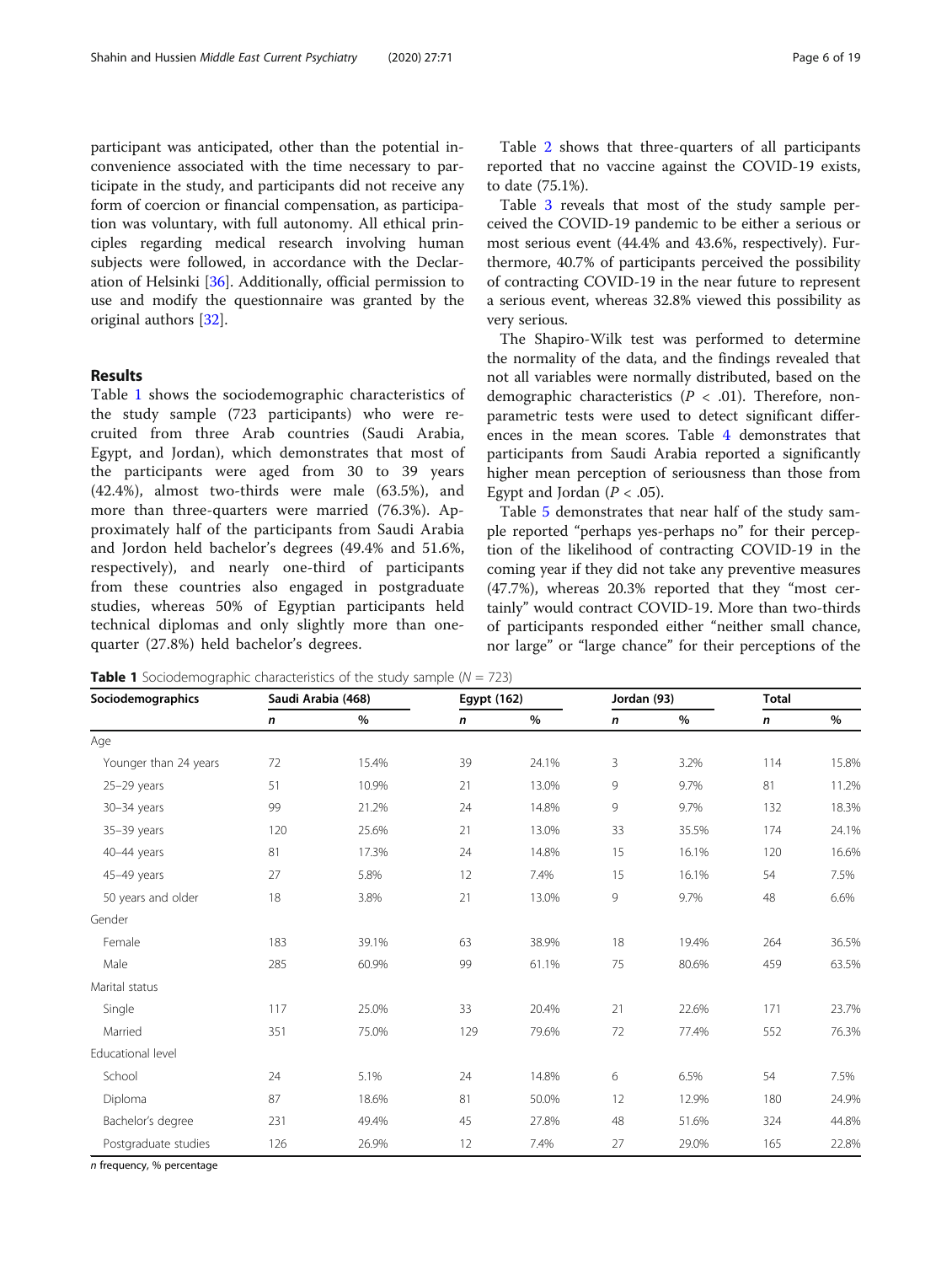<span id="page-6-0"></span>**Table 2** Knowledge about COVID-19 vaccine ( $N = 723$ )

| Knowledge about COVID-19 vaccine     | n   | $\%$  |
|--------------------------------------|-----|-------|
| Is there a vaccine against COVID-19? |     |       |
| Nο                                   | 543 | 75.1% |
| Yes                                  | 45  | 6.2%  |
| Don't know                           | 135 | 187%  |

n frequency, % percentage

likelihood of contracting COVID 19 in the coming year without a vaccine (39.8%, and 31.5% respectively), and slightly more than two-thirds reported being either "slightly concerned" or "concerned" about the possibility of contracting COVID-19 (36.9% and 34.9%, respectively).

Comparing the mean "perception of susceptibility to COVID-19" scores across countries (Table [6](#page-8-0)) showed that Saudi Arabian participants reported significantly higher mean scores regarding the likelihood of contracting COVID-19 in the absence of preventive measures compared with participants from Egypt and Jordan ( $P <$ .05), reflecting generally a higher perception of susceptibility and anxiety to COVID-19 for respondents from Saudi Arabia.

Table [7](#page-8-0) demonstrates that slightly more than twothirds of the study sample were most certain that frequent hand hygiene helps to prevent COVID-19 infections and that they will wear masks and practice social distancing, if advised (66.8%, 61.0%, and 67.6%, respectively). The majority of the study sample also responded that maintaining social distancing and implementing quarantine most certainly helps to prevent COVID-19 infection (73.0% and 78.4%, respectively). Additionally, more than two-thirds reported that they will implement hand hygiene and quarantine protocols, if advised (75.9% and 72.2%, respectively).

| <b>Table 3</b> Perceptions of the seriousness of COVID-19 ( $N = 723$ ) |  |  |
|-------------------------------------------------------------------------|--|--|
|-------------------------------------------------------------------------|--|--|

| Perception of the seriousness of COVID-19                         | n   | %       |
|-------------------------------------------------------------------|-----|---------|
| How serious do you think COVID-19 is?                             |     |         |
| Not at all serious                                                | 3   | 0.4%    |
| Not serious                                                       | 9   | 1.2%    |
| Slightly serious                                                  | 75  | 10.4%   |
| Serious                                                           | 321 | 44.4%   |
| Very serious                                                      | 315 | 43.6%   |
| How would you feel if you contracted COVID-19 in the near future? |     |         |
| Not at all serious                                                | 6   | $0.8\%$ |
| Not serious                                                       | 51  | 7.1%    |
| Slightly serious                                                  | 135 | 18.7%   |
| Serious                                                           | 294 | 40.7%   |
| Very serious                                                      | 237 | 32.8%   |

n frequency, % percentage

Table [8](#page-9-0) shows that the population sample from Saudi Arabia scored significantly higher in the items "Do you think that you will manage to implement maskwearing?", "Do you think that you will manage to implement social distancing?", and "Do you think that you will manage to implement quarantine?" compared with the population samples from the other two countries ( $P <$ .01), whereas the population sample from Jordan scored significantly higher in the item "Do you think that wearing masks helps to prevent COVID-19?" compared with the population samples from the other two countries. The population sample from Egypt scored the lowest in all items of self-efficacy for dealing with COVID-19, and they also scored significantly lower in the items examining their beliefs that frequent hand hygiene, social distancing, and quarantine help to prevent COVID-19 and in the item examining their ability to maintain hand hygiene. Additionally, the Egyptian participants had significantly lower mean self-efficacy total scores than participants from Jordan and Saudi Arabia ( $P < .01$ ).

Table [9](#page-9-0) showed that the majority of the study sample (78.0%) answered "most certainly" in response to their intention to implement advised preventive measures against the new coronavirus.

Table [10](#page-10-0) shows that the population sample from Egypt scored significantly lower compared with the populations from the other two countries  $(P < .01)$  for the intention to comply with precautionary measures and implement preventive strategies against the COVID-19 outbreak.

Table [11](#page-10-0) reveals a significant positive correlation between the mean "perception of COVID-19 seriousness" scores and the mean "self-efficacy" scores among the entire population sample. Among all participants, a higher mean "perception of COVID-19 seriousness" score was most likely associated with a higher mean "self-efficacy" score.

Table [12](#page-11-0) revealed that the population sample aged 35 to 39 years had significantly higher mean selfefficacy scores than all other age categories; however, the lowest mean self-efficacy scores were reported by individuals 50 years and older ( $P < .05$ ). Females reported a significantly higher mean self-efficacy score than male participants ( $P < .01$ ); however, no difference in mean self-efficacy scores was observed according to marital status. Diploma degree holders scored significantly lower for mean self-efficacy than all other educational levels, whereas bachelor's degree holders had the highest total self-efficacy mean score  $(P < .01)$ .

Table [13](#page-12-0) shows the reported motivating and hindering factors that affect the intention and motivation to implement disease preventive measures. The primary reasons reported by participants driving their willingness to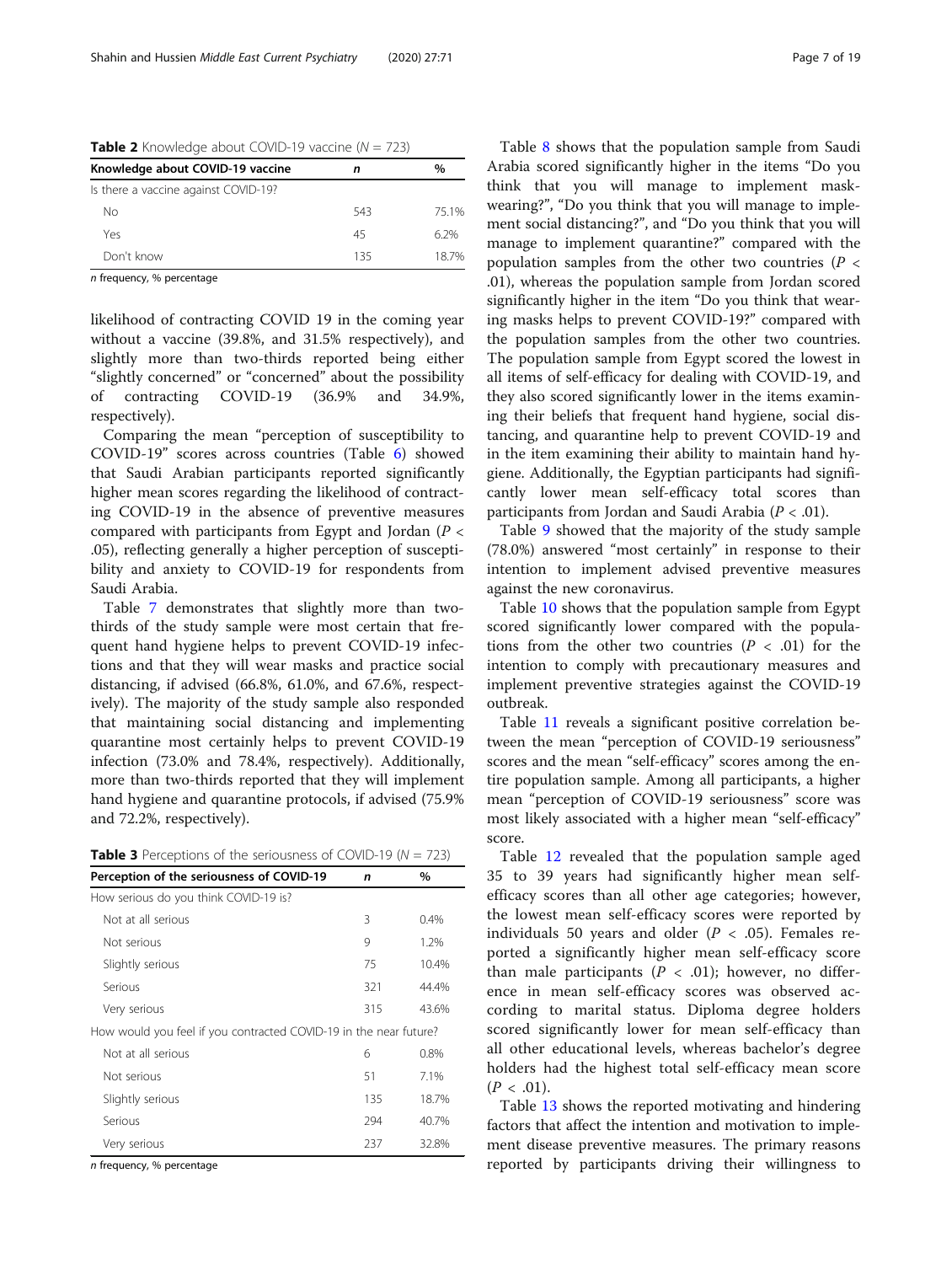<span id="page-7-0"></span>Table 4 Difference in mean "perception of the seriousness of COVID-19" scores, based on the country of origin

| Perception of the                                                 | Saudi Arabia     | Egypt            | Jordan           | <b>Total</b>     | <b>Kruskal-Wallis test</b> | P value      |  |
|-------------------------------------------------------------------|------------------|------------------|------------------|------------------|----------------------------|--------------|--|
| seriousness of COVID-19                                           | $n = 468$        | $n = 162$        | $n = 93$         | $N = 723$        |                            |              |  |
| How serious do you think COVID-19 is?                             |                  |                  |                  |                  |                            |              |  |
| $M \pm SD$                                                        | $4.42 \pm 0.631$ | $4.11 \pm 0.788$ | $4 \pm 0.956$    | $4.29 \pm 0.735$ | Chi-square $= 28.941742$   | $< .001***$  |  |
| Mean rank                                                         | 389.96           | 315.11           | 302.97           |                  |                            |              |  |
| How would you feel if you contracted COVID-19 in the near future? |                  |                  |                  |                  |                            |              |  |
| $M \pm SD$                                                        | $4.03 \pm 0.917$ | $3.96 \pm 0.905$ | $3.71 \pm 1.028$ | $3.98 \pm 0.934$ | Chi-square $= 8.221587$    | $.016*$      |  |
| Mean rank                                                         | 374.03           | 356.86           | 310.42           |                  |                            |              |  |
| Mean perception of seriousness scores                             |                  |                  |                  |                  |                            |              |  |
| $M \pm SD$                                                        | $4.224 \pm 0.68$ | $4.037 + 0.74$   | $3.854 \pm 0.88$ | $4.134 \pm 0.73$ | Chi-square $= 18.326$      | $< 0.001$ ** |  |
| Mean rank                                                         | 384.7019         | 333.44           | 297.5            |                  |                            |              |  |

 $\overline{M}$  mean, SD standard deviation

\*Significant at the .05 level (two-tailed)

\*\*Significant at the .01 level (two-tailed)

perform certain preventive measures against COVID-19 was a feeling of responsibility toward their own health, followed by preventing transmission to other people and the feeling that coronavirus can be serious (61.8%, 57.7%, and 53.1%, respectively). The primary reason reported for the unwillingness of participants to perform precautionary measures included the feeling that the situation did not apply to them, which was reported by nearly two-fifths of the respondents (38.6%). In addition, more than one-quarter of respondents reflected that the great effort, time waste, and high costs associated with complying with preventive measures drove their unwillingness to comply with preventive measures (28.2%). The third reason was the non-compliance of other people in the surrounding area (27.4%).

Table [14](#page-13-0) displayed desired information regarding COVID-19 expressed by participants. Most of the study sample reported a desire to receive information about COVID-19 treatment, ways to prevent disease contraction, and the incubation period for the novel coronavirus (58.1%, 49.8%, and 42.7%, respectively). The vast majority of participants reported that they preferred to receive

**Table 5** Perceptions of susceptibility to COVID-19 and the extent of anxiety ( $N = 723$ )

| Perception of susceptibility to Coronavirus COVID-19 and extent of anxiety                                                                                                | $\mathsf{n}$ | $\%$  |
|---------------------------------------------------------------------------------------------------------------------------------------------------------------------------|--------------|-------|
| Do you think that you will contract COVID-19 in the coming year if you do not take any preventive measures?                                                               |              |       |
| Certainly not                                                                                                                                                             | 27           | 3.7%  |
| Probably not                                                                                                                                                              | 63           | 8.7%  |
| Perhaps yes-perhaps no                                                                                                                                                    | 345          | 47.7% |
| Probably yes                                                                                                                                                              | 141          | 19.5% |
| Most certainly                                                                                                                                                            | 147          | 20.3% |
| Suppose you have not been vaccinated against COVID-19 or the vaccine is not available. What do you think your chance of contracting the disease<br>in the coming year is? |              |       |
| Very small chance                                                                                                                                                         | 60           | 8.3%  |
| Small chance                                                                                                                                                              | 90           | 12.4% |
| Not small - not large                                                                                                                                                     | 288          | 39.8% |
| Large chance                                                                                                                                                              | 228          | 31.5% |
| Very large chance                                                                                                                                                         | 57           | 7.9%  |
| How concerned are you about contracting COVID-19?                                                                                                                         |              |       |
| Not at all concerned                                                                                                                                                      | 30           | 4.1%  |
| Not concerned                                                                                                                                                             | 48           | 6.6%  |
| Slightly concerned                                                                                                                                                        | 267          | 36.9% |
| Concerned                                                                                                                                                                 | 252          | 34.9% |
| Very concerned                                                                                                                                                            | 126          | 17.4% |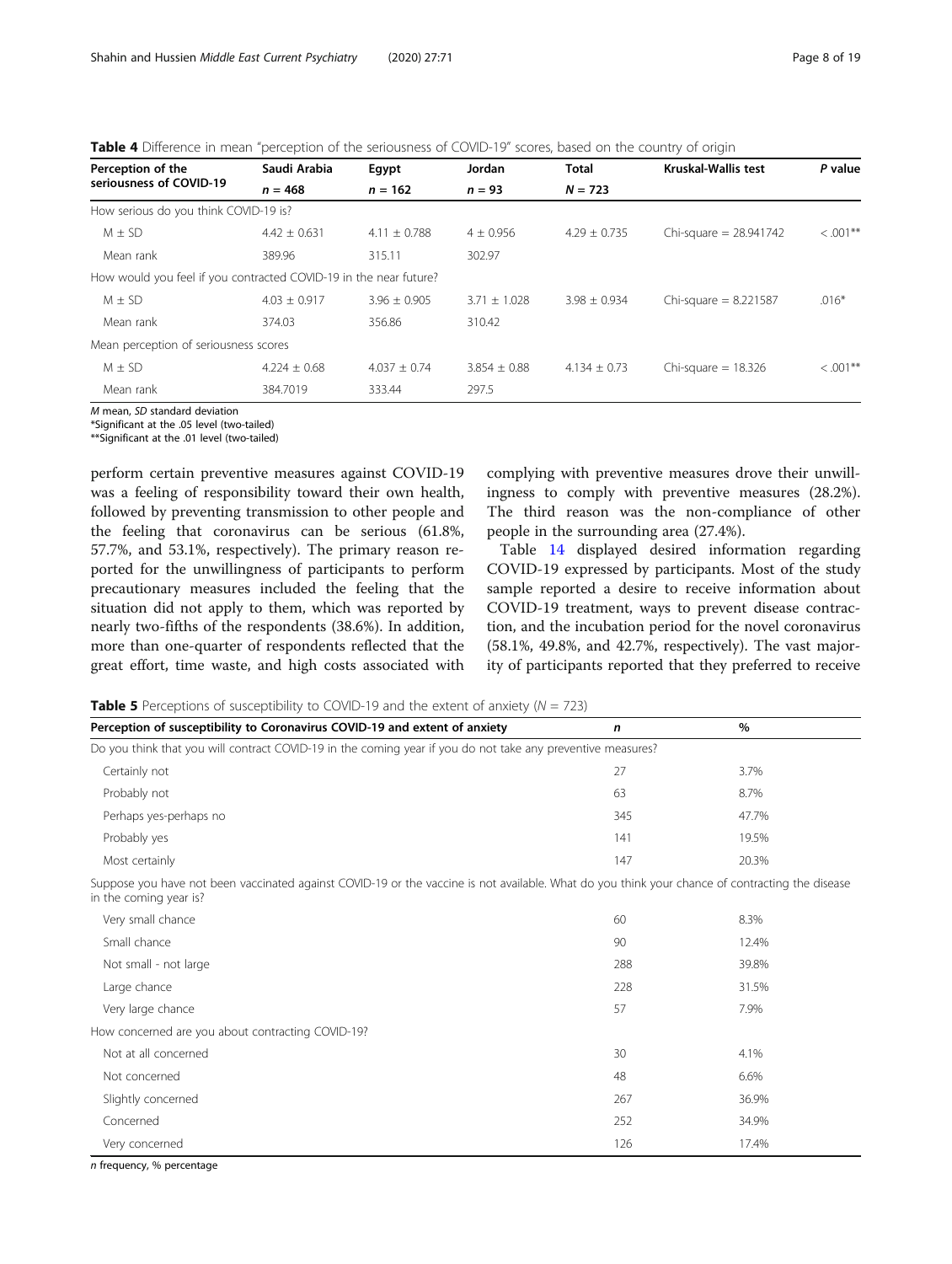<span id="page-8-0"></span>**Table 6** Differences in mean "perception of susceptibility to COVID-19 and the extent of anxiety" scores, according to country  $(N = 1)$ 723)

| Perception of susceptibility                                                                                                                                                          | Saudi Arabia     | Egypt            | Jordan           | Total             | Kruskal-Wallis test  | P value |
|---------------------------------------------------------------------------------------------------------------------------------------------------------------------------------------|------------------|------------------|------------------|-------------------|----------------------|---------|
| to Coronavirus                                                                                                                                                                        | $n = 468$        | $n = 162$        | $n = 93$         | $N = 723$         |                      |         |
| Do you think that you will contract COVID-19 in the coming year if you do not take any preventive measures?                                                                           |                  |                  |                  |                   |                      |         |
| $M \pm SD$                                                                                                                                                                            | $3.51 \pm 1.125$ | $3.29 + 0.713$   | $3.35 \pm 0.939$ | $3.44 \pm 1.0260$ | Chi-square $= 6.041$ | $.049*$ |
| Mean rank                                                                                                                                                                             | 374.81           | 333.11           | 347.87           |                   |                      |         |
| Suppose you have not been vaccinated against Coronavirus COVID-19 or the vaccine is not available. What do you think your chance of contracting<br>the disease in the coming year is? |                  |                  |                  |                   |                      |         |
| $M \pm SD$                                                                                                                                                                            | $3.23 \pm 1.075$ | $3.21 \pm 0.849$ | $3.17 \pm 1.074$ | $3.18 \pm 1.027$  | Chi-square $= 0.030$ | .985    |
| Mean rank                                                                                                                                                                             | 362.87           | 361.05           | 359.29           |                   |                      |         |
| How concerned are you about contracting COVID-19?                                                                                                                                     |                  |                  |                  |                   |                      |         |
| $M \pm SD$                                                                                                                                                                            | $3.55 + 0.977$   | $3.67 + 0.946$   | $3.32 + 1.095$   | $3.55 \pm 0.989$  | Chi-square $= 5.518$ | .063    |
| Mean rank                                                                                                                                                                             | 361.8            | 384.47           | 323.87           |                   |                      |         |
| Mean perception of susceptibility to COVID-19 and the extent of anxiety                                                                                                               |                  |                  |                  |                   |                      |         |
| $M \pm SD$                                                                                                                                                                            | $3.41 \pm 0.765$ | $3.38 \pm 0.603$ | $3.30 \pm 0.878$ | $3.39 \pm 0.748$  | Chi-square $= 1.827$ | .401    |
| Mean rank                                                                                                                                                                             | 368.30           | 358.00           | 337.27           |                   |                      |         |

\*Significant at the .05 level (two-tailed)

COVID-19 updates from national authorities in their countries, such as the Ministry of Health. Similarly, more than two-thirds of respondents declared that they preferred to receive updates regarding COVID-19 through reports published by national authorities (for example, the Ministry of Health) and via letters from local authorities (68.5% and 52.3%, respectively), whereas the smallest proportion of participants preferred to receive information from local newspapers (6.2%).

# Discussion

The results of this study revealed that the majority of the study sample were aware that no vaccine is readily available against the novel coronavirus, as COVID-19 is a newly emerging pandemic with insufficient data regarding effective treatment protocols, and no vaccine has yet been developed. Bai et al. [\[37](#page-17-0)] reported that in the absence of effective vaccines, medical, and pharmacological treatments, the current social distancing and health-protective behaviors are likely to remain necessary for a long time, especially as many individuals infected with COVID-19 are asymptomatic or have only mild symptoms.

The present study found that the majority of participants perceived the COVID-19 pandemic as being serious or very serious, and the mean scores for all items associated with the perception of coronavirus seriousness, in addition to the total score, were the highest among Saudi participants, followed by Egyptian participants and then Jordanian participants. These differences may be due to the low numbers of confirmed COVID-19 cases and deaths reported in

**Table 7** Perceptions of efficacy and self-efficacy in dealing with COVID-19 ( $N = 723$ )

| Perception of efficacy and self-efficacy                                                    |          | Certainly<br>not |     | Probably<br>not |     | Perhaps yes-<br>perhaps no |     | Probably<br>yes |      | Most<br>certainly |
|---------------------------------------------------------------------------------------------|----------|------------------|-----|-----------------|-----|----------------------------|-----|-----------------|------|-------------------|
|                                                                                             | n        | $\%$             | n   | $\%$            | n   | $\%$                       | n   | $\%$            | n    | %                 |
| 1. Do you think that frequent hand hygiene helps to prevent COVID-19?                       | 21       | 2.9%             | 9   | .2%             | 75  | 10.4%                      | 135 | 18.7%           | 483  | 66.8%             |
| 2. Do you think that wearing masks helps to prevent COVID-19?                               | 33.      | 4.6%             | 42  | 5.8%            | 174 | 24.1%                      |     | 243 33.6%       | -231 | 32.0%             |
| 3. Do you think that maintaining social distancing helps to prevent COVID-19?               | 3        | $0.4\%$          | -6  | 0.8%            | -48 | 6.6%                       |     | 138 19.1%       | 528  | 73.0%             |
| 4. Do you think that quarantine helps to prevent COVID-19?                                  | $\Omega$ | $0.0\%$          | - 9 | 1.2%            | -45 | 6.2%                       |     | 102 14.1% 567   |      | 78.4%             |
| 5. Do you think that you will manage to implement hand hygiene, if this is advised?         | 3        | $0.4\%$          | - 9 | 1.2%            | 48  | 6.6%                       | 114 | 15.8%           | 549  | 75.9%             |
| 6. Do you think that you will manage to implement mask-wearing, if this is advised?         | $\Omega$ | $0.0\%$          | 27  | 3.7%            | -84 | 11.6%                      | 171 | 23.7%           | 441  | 61.0%             |
| 7. Do you think that you will manage to implement social distancing, if this is<br>advised? | 3.       | $0.4\%$          | 15  | 2.1%            | -57 | 7.9%                       | 159 | 22.0% 489       |      | 67.6%             |
| 8. Do you think that you will manage to implement quarantine, if this is advised?           | 0        | $0.0\%$          | -6  | 0.8%            | 60  | 8.3%                       | 135 | 18.7%           | 522  | 72.2%             |
|                                                                                             |          |                  |     |                 |     |                            |     |                 |      |                   |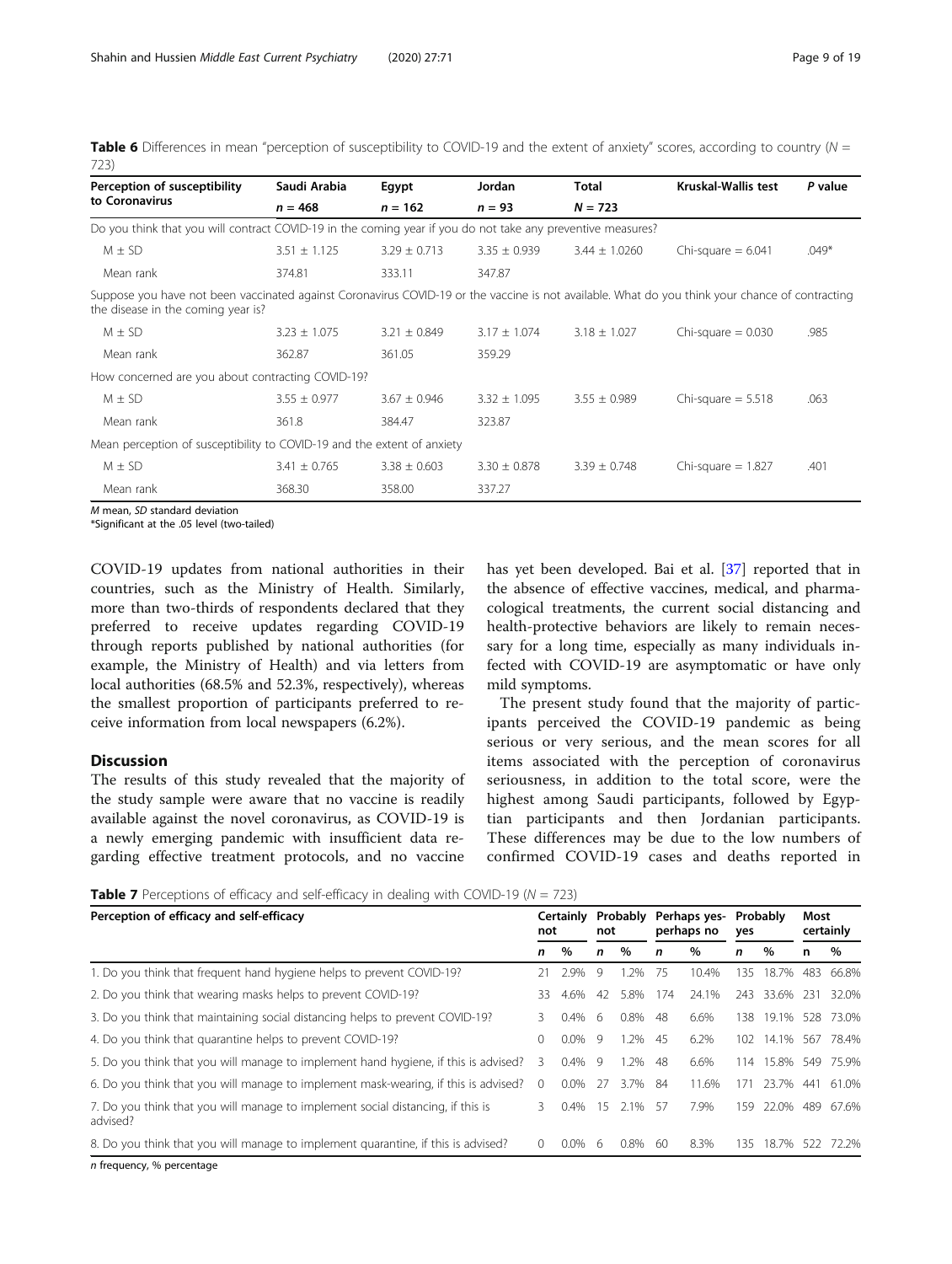| Perception of efficacy                                                                   | Saudi Arabia        | Egypt               | Jordan              | <b>Total</b>        | <b>Kruskal-Wallis test</b> | P value     |
|------------------------------------------------------------------------------------------|---------------------|---------------------|---------------------|---------------------|----------------------------|-------------|
| and self-efficacy                                                                        | $n = 468$           | $n = 162$           | $n = 93$            | $N = 723$           |                            |             |
| 1. Do you think that frequent hand hygiene helps to prevent COVID-19?                    |                     |                     |                     |                     |                            |             |
| $M \pm SD$                                                                               | $4.56 \pm 0.936$    | $4.07 \pm 0.902$    | $4.55 \pm 0.841$    | $4.45 \pm 1.938$    | Chi-square $= 68.700$      | $< .001$ ** |
| Mean rank                                                                                | 393.96              | 262.94              | 373.71              |                     |                            |             |
| 2. Do you think that wearing masks helps to prevent COVID-19?                            |                     |                     |                     |                     |                            |             |
| $M \pm SD$                                                                               | $3.83 \pm 1.104$    | $3.61 \pm 0.934$    | $4.16 \pm 1.145$    | $3.83 \pm 1.084$    | Chi-square $= 25.954$      | $< .001$ ** |
| Mean rank                                                                                | 365.02              | 308.44              | 440.1               |                     |                            |             |
| 3. Do you think that maintaining social distancing helps to prevent COVID-19?            |                     |                     |                     |                     |                            |             |
| $M \pm SD$                                                                               | $4.80 \pm 0.549$    | $4.09 \pm 0.825$    | $4.74 \pm 0.509$    | $4.63 \pm 0.682$    | Chi-square = $166.683$     | $< .001$ ** |
| Mean rank                                                                                | 408.02              | 217.97              | 381.31              |                     |                            |             |
| 4. Do you think that quarantine helps to prevent COVID-19?                               |                     |                     |                     |                     |                            |             |
| $M\pm SD$                                                                                | $4.82 \pm 0.561$    | $4.31 \pm 0.768$    | $4.74 \pm 0.509$    | $4.70 \pm 0.641$    | Chi-square $= 110.845$     | $< .001**$  |
| Mean rank                                                                                | 398.96              | 255.17              | 362.10              |                     |                            |             |
| 5. Do you think that you will manage to implement hand hygiene, if this is advised?      |                     |                     |                     |                     |                            |             |
| $M \pm SD$                                                                               | $4.80 \pm 0.525$    | $4.20 \pm 0.953$    | $4.71 \pm 0.582$    | 4.6 6± 0.695        | Chi-square $= 93.544$      | $< .001***$ |
| Mean rank                                                                                | 396.31              | 258.92              | 368.92              |                     |                            |             |
| 6. Do you think that you will manage to implement mask-wearing, if this is advised?      |                     |                     |                     |                     |                            |             |
| $M \pm SD$                                                                               | $4.56 \pm 0.727$    | $4.04 \pm 0.984$    | $4.35 \pm 0.868$    | $4.42 \pm 0.837$    | Chi-square $= 49.050$      | $< .001**$  |
| Mean rank                                                                                | 394.11              | 279.14              | 344.77              |                     |                            |             |
| 7. Do you think that you will manage to implement social distancing, if this is advised? |                     |                     |                     |                     |                            |             |
| $M \pm SD$                                                                               | $4.73 \pm 0.571$    | $4.09 \pm 1.026$    | $4.39 \pm 0.708$    | $4.54 \pm 0.762$    | Chi-square $= 84.597$      | $< .001***$ |
| Mean rank                                                                                | 404.69              | 269.50              | 308.29              |                     |                            |             |
| 8. Do you think that you will manage to implement quarantine, if this is advised?        |                     |                     |                     |                     |                            |             |
| $M \pm SD$                                                                               | $4.79 \pm 0.520$    | $4.26 \pm 0.846$    | $4.42 \pm 0.712$    | $4.62 \pm 0.672$    | Chi-square $= 92.419$      | $< .001$ ** |
| Mean rank                                                                                | 404.86              | 272.89              | 301.56              |                     |                            |             |
| Total self-efficacy scores                                                               |                     |                     |                     |                     |                            |             |
| $M \pm SD$                                                                               | $4.6130 \pm 0.4762$ | $4.0856 \pm 0.6541$ | $4.5081 \pm 0.4329$ | $4.4813 \pm 0.5589$ | Chi-square $= 99.540$      | $< .001**$  |

<span id="page-9-0"></span>Table 8 Differences in mean "perception of efficacy and self-efficacy" scores, according to country of origin

\*\*Significant at the .01 level (two-tailed)

Jordan compared with those in Saudi Arabia and Egypt, which may affect the perception of seriousness among participants. In addition, Saudi Arabia has experienced previous outbreaks of epidemic pathogens, such as SARS and Ebola, which may provide a

reference point for evaluating the risk perceptions of the current COVID-19 pandemic.

This result was congruent with the results reported by Kyaw et al. [[38\]](#page-17-0), who reported that adults in Myanmar reported moderate to high levels of risk perception

Table 9 Intention to implement preventive measures against COVID-19

Mean rank  $412.2$  224.31 349.23

| Intention to implement                                                 | Saudi Arabia ( $n = 468$ ) |         |    | Egypt $(n = 162)$ |    | Jordan $(n = 93)$ |     | Total $(N = 723)$ |  |
|------------------------------------------------------------------------|----------------------------|---------|----|-------------------|----|-------------------|-----|-------------------|--|
| preventive measures                                                    | n                          | $\%$    | n  | $\%$              | n  | $\%$              | n   | %                 |  |
| Would you implement COVID-19 preventive measures, if this was advised? |                            |         |    |                   |    |                   |     |                   |  |
| Certainly not                                                          |                            | 0.6%    | 0  | 0.0%              | 0  | 0.0%              |     | 0.4%              |  |
| Probably not                                                           |                            | $0.0\%$ | 0  | $0.0\%$           | 0  | 0.0%              | 0   | 0.0%              |  |
| Perhaps yes-perhaps no                                                 | 9                          | .9%     | 21 | 13.0%             |    | 3.2%              | 33  | 4.6%              |  |
| Probably yes                                                           | 54                         | 11.5%   | 51 | 31.5%             | 18 | 19.4%             | 123 | 17.0%             |  |
| Most certainly                                                         | 402                        | 85.9%   | 90 | 55.6%             | 72 | 77.4%             | 564 | 78.0%             |  |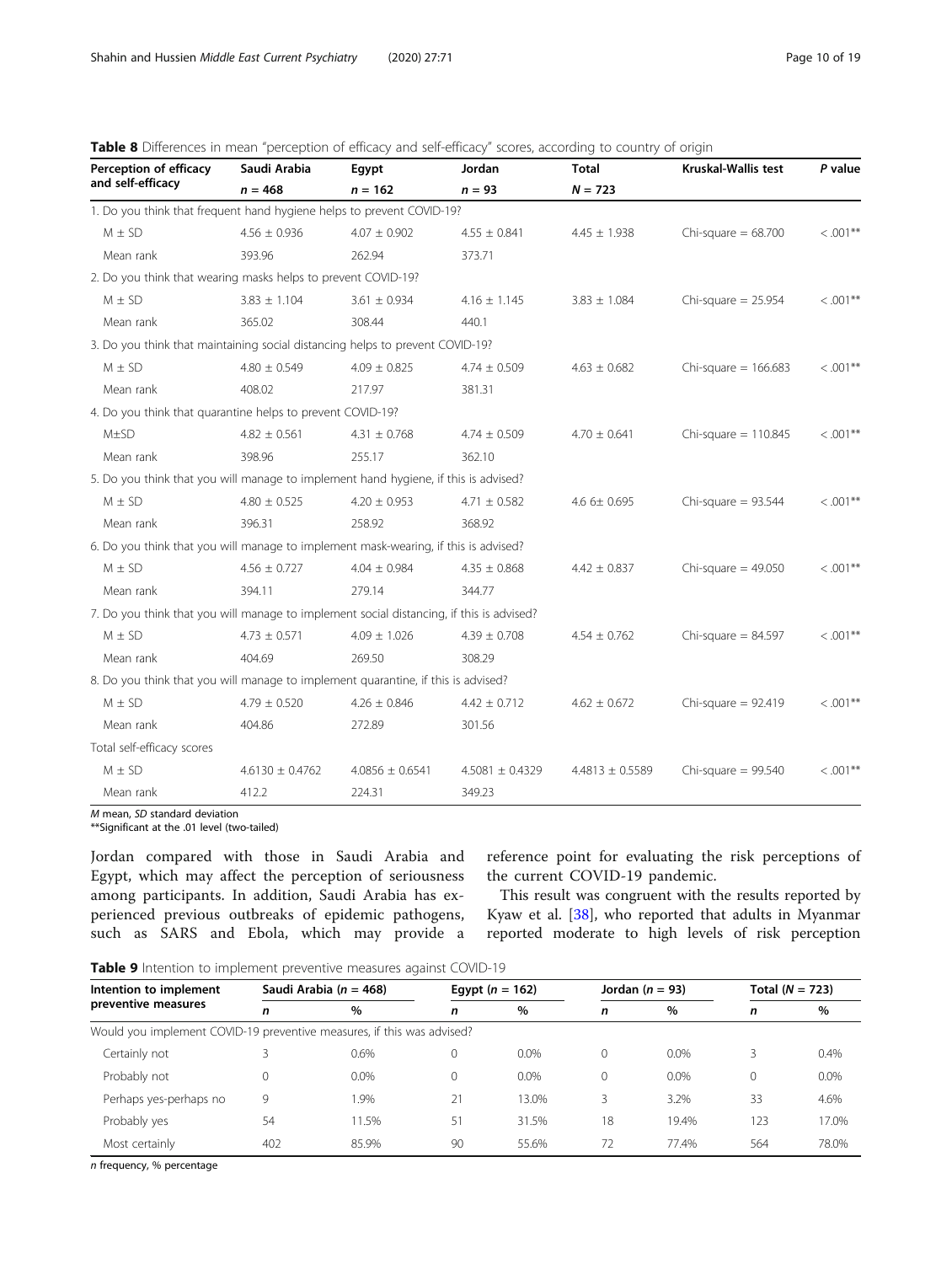| Intention to implement                                                 | Saudi Arabia<br>Jordan<br>Eqypt |                | Total          | Kruskal-Wallis test | P value               |           |  |
|------------------------------------------------------------------------|---------------------------------|----------------|----------------|---------------------|-----------------------|-----------|--|
| preventive measures                                                    | $n = 468$                       | $n = 162$      | $n = 93$       | $N = 723$           |                       |           |  |
| Would you implement COVID-19 preventive measures, if this was advised? |                                 |                |                |                     |                       |           |  |
| $M + SD$                                                               | $4.82 + 0.513$                  | $4.43 + 0.712$ | $4.74 + 0.509$ | $4.72 + 0.585$      | Chi-square = $66.779$ | $<.001**$ |  |
| Mean Rank                                                              | 390.94                          | 278.72         | 361.42         |                     |                       |           |  |

<span id="page-10-0"></span>Table 10 Differences in mean "intention to implement preventive measures" scores, according to country of origin

\*\*Significant at the .01 level (two-tailed)

regarding COVID-19. However, the scores of risk perception for COVID-19 in the present study were lower than those reported in a study conducted in Hong Kong, by Kwok et al. [[39](#page-17-0)], who reported that individuals in the Hong Kong community had high-risk perception toward COVID-19, high perceived susceptibility, and high perceived severity during the initial stages of the outbreak, due to the disease uncertainty (including transmissibility, route of transmission, and pathogenicity).

The present study demonstrated that nearly half of the study sample reported "perhaps yes-perhaps no" for their perception of the risk of contracting COVID-19 during the coming year without taking any preventive measures, whereas one-fifth responded, "most certainly." The population sample of Saudi Arabia scored significantly higher for their perception of the risk of contracting COVID-19 in the absence of preventive measures compared with the Egypt and Jordan samples. The majority of participants responded "not small, not large" or "large chance" for the items associated with perceived susceptibility to COVID-19 and the extent of anxiety regarding disease contraction. These differences in the perception of susceptibility may be due to a lack of public awareness regarding the COVID-19 pandemic, the delayed application of precautionary measures in Egypt, and ignoring disease onset, which resulted in the underestimation of the pandemic situation in Egypt, compared with the responses in Saudi Arabia and Jordan. Sawaya et al. [[40\]](#page-17-0) demonstrated that Egypt faced a rapid surge in the numbers of COVID-19 cases and deaths because public health measures were announced and implemented late. Lewnard and Lo [\[41](#page-17-0)] demonstrated that the

evidence suggested the underreporting of COVID-19 cases, for various reasons, such as the lack of surveillance and diagnostic capacities and the lack of medications and treatment protocols for managing COVID-19 cases.

The population sample of Egypt scored lower in all items associated with perceptions of efficacy and selfefficacy, with significantly lower mean self-efficacy total scores than the participants from Jordan and Saudi Arabia. The observed difference among these three Arab countries, with regard to the self-efficacy of protective behaviors, may be attributed to differences in education levels, as more than half of the Egyptian sample had only a moderate educational level (diploma) compared with the higher educational levels reported by participants from the other two countries, which may affect the level of knowledge and risk perceptions regarding COVID-19 and, subsequently, alter the sense of self-efficacy toward COVID-19. Financial difficulties may also play a vital role in participants' feelings of low self-efficacy to deal with the pandemic, as quarantine causes an economic burden for the majority of the population who work for the private sector. Furthermore, the need to purchase precautionary equipment, including alcohol, detergents, soap, gloves, and masks, for the whole family may present an additional monetary burden for participants from Egypt due to the generally worse financial status and low governmental subsidy.

Leppin and Aro [\[42](#page-17-0)] suggested that increased risk perceptions may only predict protective behaviors when people believe that effective protective actions are accessible and readily available (response efficacy) and

**Table 11** Correlation between the perception of COVID-19 seriousness and self-efficacy mean scores

| Correlation<br>Mean seriousness scores |           | <b>Mean Self-Efficacy scores</b> |
|----------------------------------------|-----------|----------------------------------|
| Mean seriousness scores                |           |                                  |
| Pearson's correlation                  |           | $.366***$                        |
| Sig. (two-tailed)                      |           | < 0.001                          |
| N                                      | 723       | 723                              |
| Mean self-efficacy scores              |           |                                  |
| Pearson's Correlation                  | $.366***$ |                                  |
| Sig. (two-tailed)                      | < 0.001   |                                  |
| N                                      | 723       | 723                              |

\*\*Correlation is significant at the .01 level (two-tailed)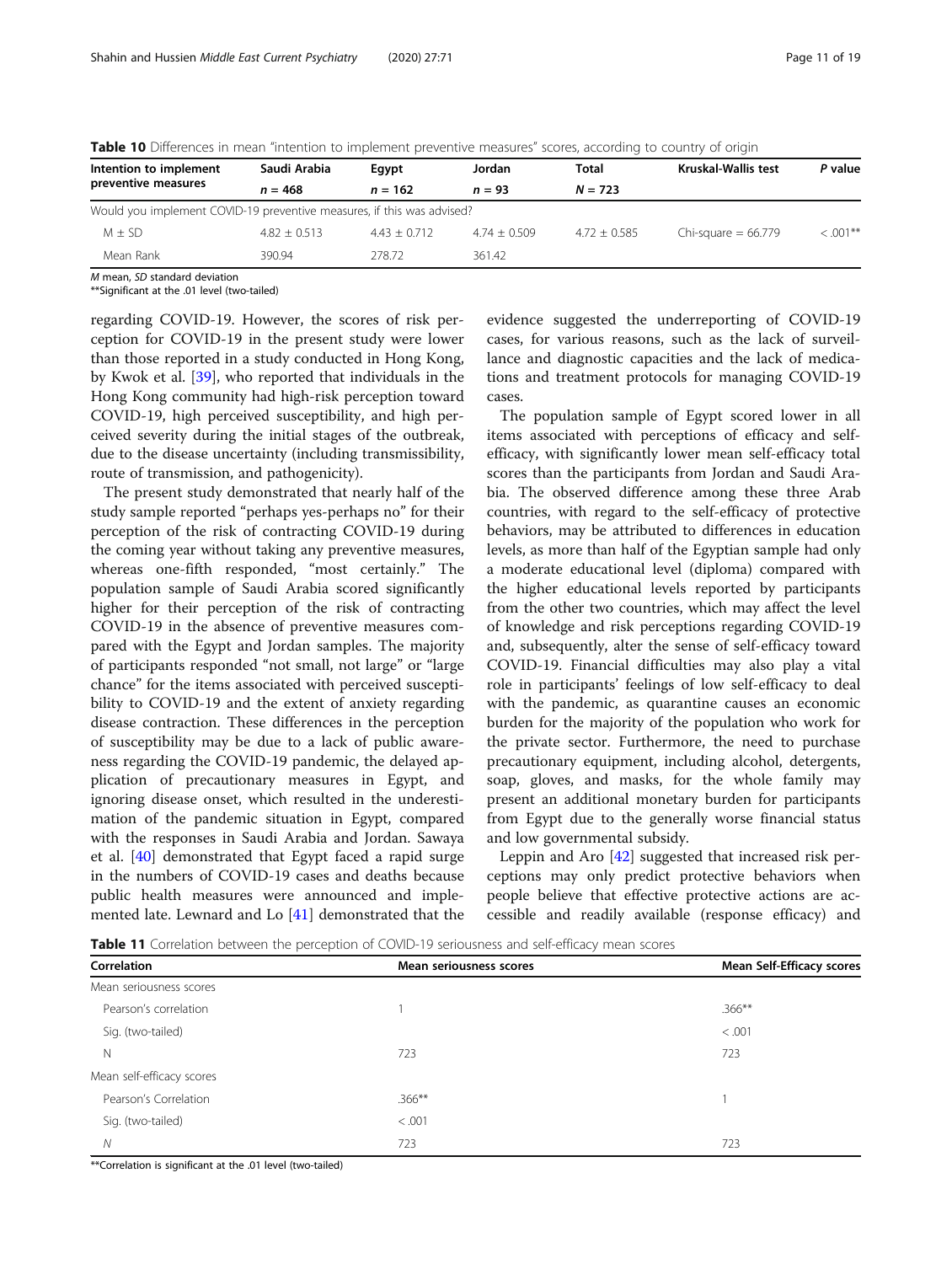| Sociodemographics     | $M \pm SD$      | Mean rank | <b>Test</b>                                  | P value    |
|-----------------------|-----------------|-----------|----------------------------------------------|------------|
| Age                   |                 |           |                                              |            |
| Younger than 24 years | $4.47 \pm 0.57$ | 365.51    | Kruskal-Wallis Test<br>Chi-square $= 13.794$ | $.032*$    |
| $25-29$ years         | $4.46 \pm 0.66$ | 353.28    |                                              |            |
| 30-34 years           | $4.43 \pm 0.63$ | 332.44    |                                              |            |
| $35-39$ years         | $4.59 \pm 0.48$ | 398.39    |                                              |            |
| 40-44 years           | $4.48 \pm 0.39$ | 381.05    |                                              |            |
| 45-49 years           | $4.42 \pm 0.54$ | 325.15    |                                              |            |
| 50 years and older    | $4.39 \pm 0.49$ | 313.08    |                                              |            |
| Gender                |                 |           |                                              |            |
| Male                  | $4.40 \pm 0.62$ | 338.67    | Mann-Whitney $U$ test = 49878                | $< .001**$ |
| Female                | $4.62 \pm 0.39$ | 402.57    |                                              |            |
| Marital status        |                 |           |                                              |            |
| Single                | $4.49 \pm 0.53$ | 363.24    | Mann-Whitney $U$ test = 46984.5              | .929       |
| Married               | $4.47 \pm 0.56$ | 361.62    |                                              |            |
| Education             |                 |           |                                              |            |
| School                | $4.51 \pm 0.56$ | 362.5     | Kruskal-Wallis test<br>Chi-square $= 29.613$ | $< .001**$ |
| Diploma               | $4.25 \pm 0.67$ | 291.9     |                                              |            |
| Bachelor's degree     | $4.57 \pm 0.48$ | 395.68    |                                              |            |
| Postgraduate studies  | $4.55 \pm 0.35$ | 372.17    |                                              |            |

<span id="page-11-0"></span>Table 12 Differences in mean self-efficacy total scores, according to sociodemographic characteristics

\*Significant at the .05 level (two-tailed)

\*\*Significant at the .01 level (two-tailed)

when they are confident that they have the ability to engage in protective actions and tolerate their conditions (self-efficacy). Despite these countries' wide and exceptional measures, which have been employed to combat the outbreak, the success or failure of these efforts is generally dependent on public behavior. Therefore, encouraging public adherence to preventive measures is of high significance for preventing the spread of the disease. Adherence is, in all likelihood, influenced by the public's knowledge and attitudes toward COVID-19. Evidence has confirmed that public knowledge and awareness are necessary to appropriately address pandemics [[43\]](#page-17-0). By assessing public awareness of information regarding COVID-19, deeper insights into existing public perceptions and practices can be gained, allowing those attributes that impact the public willingness to adopt healthful practices and responsive behaviors to be determined [[44](#page-17-0)].

Tang and Wong [\[45\]](#page-17-0), in their study of adult Chinese individuals in Hong Kong, suggested that compliance with health-related guidelines, such as preventive measures, would likely increase if people believed that they had a high probability of being infected or if they perceived the illness to have a significant negative consequence. Similarly, De Zwart et al. [[46](#page-17-0)], in their international survey, reported that efficacy attitudes

toward SARS were more positive in Asia, where people felt more capable of dealing with and controlling SARS. Alternatively, the increased direct and closer experience with SARS in Asia and the unique experience of outliving and overcoming the SARS outbreak may have improved people's self-efficacy and response efficacy beliefs in Asia. Preventive measures in Asia were also more visible, which may have been more reassuring to the public. In the same vein, Zhong et al. [[47](#page-17-0)] reported that the majority of Chinese residents (98%) had good compliance and practiced appropriate measures for the prevention of COVID-19.

Although the vast majority of the study sample reported a positive intention to perform the advised preventive measures against the novel coronavirus, the population sample from Egypt scored significantly lower for this metric than the populations of the other two countries, which reflects a lower intention to comply with precautionary measures and perform preventive actions against the COVID-19 outbreak. This variation may be due to the dire consequences of COVID-19 in Egypt, which has generally been attributed to the terrible state of the health infrastructure, poverty concerns, detrimental living conditions in cities, excessive population densities, and the prevalence of underlying disease conditions. In addition, confirmed cases in Egypt are not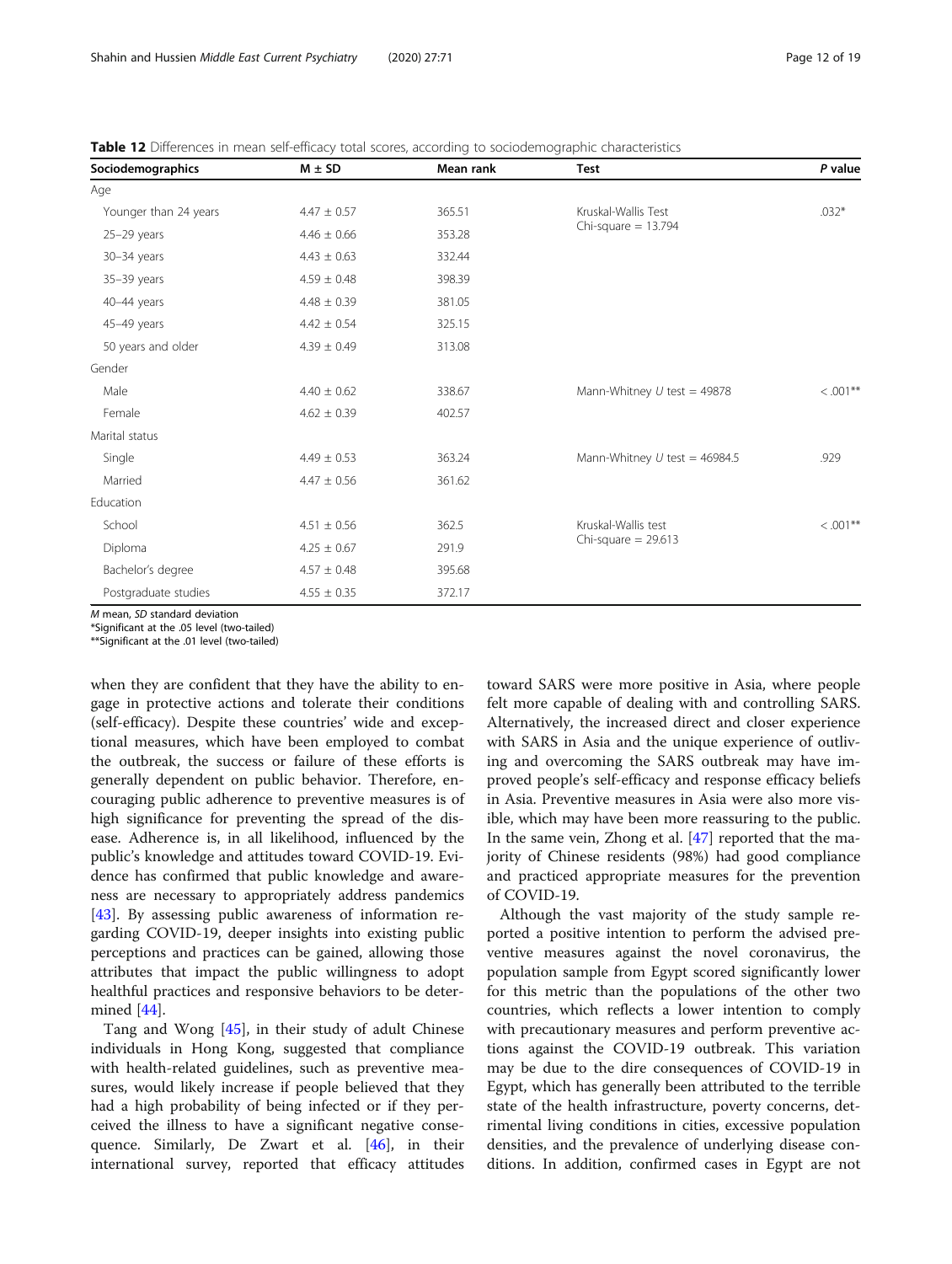<span id="page-12-0"></span>

| Question                                                           | Motivating/hindering factors                                                                                                                                                                                                                                                                                                                                                                                                                                                                                                                                                                                                                                       | n     | %         |
|--------------------------------------------------------------------|--------------------------------------------------------------------------------------------------------------------------------------------------------------------------------------------------------------------------------------------------------------------------------------------------------------------------------------------------------------------------------------------------------------------------------------------------------------------------------------------------------------------------------------------------------------------------------------------------------------------------------------------------------------------|-------|-----------|
| Q1-Why would you be willing to perform the preventive measures     | I am often ill                                                                                                                                                                                                                                                                                                                                                                                                                                                                                                                                                                                                                                                     | 54    | 7.5%      |
| mentioned?                                                         | COVID-19 can be serious                                                                                                                                                                                                                                                                                                                                                                                                                                                                                                                                                                                                                                            | 384   | 53.1%     |
|                                                                    | I feel responsible for my health                                                                                                                                                                                                                                                                                                                                                                                                                                                                                                                                                                                                                                   | 447   | 61.8%     |
|                                                                    | I think I am at risk for contracting COVID-19                                                                                                                                                                                                                                                                                                                                                                                                                                                                                                                                                                                                                      | 147   | 20.3%     |
|                                                                    | I want to prevent the contraction of COVID-19                                                                                                                                                                                                                                                                                                                                                                                                                                                                                                                                                                                                                      | 318   | 44.0%     |
|                                                                    | I want to prevent transferring COVID-19 to people around<br>me                                                                                                                                                                                                                                                                                                                                                                                                                                                                                                                                                                                                     |       | 417 57.7% |
| I trust that the measures help                                     | 213                                                                                                                                                                                                                                                                                                                                                                                                                                                                                                                                                                                                                                                                | 29.5% |           |
|                                                                    | The authorities advise it, so I will do it<br>If I do not take these measures, I may regret it later<br>Other people in my environment will also perform these<br>measures<br>Not applied to me<br>I am never ill<br>COVID-19 is not serious<br>I do not find it important<br>I am not worried about my health<br>I do not think I am at risk of contracting COVID-19<br>I do not think that I would transfer the virus to others<br>I doubt whether the measures help<br>Takes too much effort (cost, time, etc.)<br>I feel that too little information is provided about the<br>measures<br>For principle reasons (e.g., Religion or other)<br>Not applied to me | 192   | 26.6%     |
|                                                                    | 144                                                                                                                                                                                                                                                                                                                                                                                                                                                                                                                                                                                                                                                                | 19.9% |           |
|                                                                    |                                                                                                                                                                                                                                                                                                                                                                                                                                                                                                                                                                                                                                                                    | 42    | 5.8%      |
|                                                                    |                                                                                                                                                                                                                                                                                                                                                                                                                                                                                                                                                                                                                                                                    | 3     | 0.4%      |
| Q2-Why would you not be willing to perform the preventive measures |                                                                                                                                                                                                                                                                                                                                                                                                                                                                                                                                                                                                                                                                    | 27    | 3.7%      |
| mentioned?                                                         |                                                                                                                                                                                                                                                                                                                                                                                                                                                                                                                                                                                                                                                                    | 78    | 10.8%     |
|                                                                    |                                                                                                                                                                                                                                                                                                                                                                                                                                                                                                                                                                                                                                                                    | 39    | 5.4%      |
|                                                                    |                                                                                                                                                                                                                                                                                                                                                                                                                                                                                                                                                                                                                                                                    | 30    | 4.1%      |
|                                                                    |                                                                                                                                                                                                                                                                                                                                                                                                                                                                                                                                                                                                                                                                    | 81    | 11.2%     |
|                                                                    |                                                                                                                                                                                                                                                                                                                                                                                                                                                                                                                                                                                                                                                                    | 72    | 10.0%     |
|                                                                    |                                                                                                                                                                                                                                                                                                                                                                                                                                                                                                                                                                                                                                                                    | 99    | 13.7%     |
|                                                                    |                                                                                                                                                                                                                                                                                                                                                                                                                                                                                                                                                                                                                                                                    | 204   | 28.2%     |
|                                                                    | People in my environment will not perform these measures                                                                                                                                                                                                                                                                                                                                                                                                                                                                                                                                                                                                           | 198   | 27.4%     |
|                                                                    |                                                                                                                                                                                                                                                                                                                                                                                                                                                                                                                                                                                                                                                                    | 120   | 16.6%     |
|                                                                    |                                                                                                                                                                                                                                                                                                                                                                                                                                                                                                                                                                                                                                                                    | 57    | 7.9%      |
|                                                                    |                                                                                                                                                                                                                                                                                                                                                                                                                                                                                                                                                                                                                                                                    | 279   | 38.6%     |

Up to three answers could be chosen by participants n frequency, % percentage

diagnosed until they visit healthcare facilities with serious signs and symptoms of COVID-19. The monetary burdens associated with preventive measures negatively influence work and business, particularly among privatesector workers. In contrast to Egypt, the Saudi Arabian and Jordanian governments strictly applied to WHO protocol, to contain the outbreak, implementing an early public curfew, testing all individuals who showed COVID-19 symptoms, ensuring that all cases who test positive are systematically hospitalized and properly treated, regardless of symptoms, ensuring that COVID-19 contact cases are quarantined, and providing free COVID-19-related medical care for all residents and citizens. Abdelhafiz et al. [\[48](#page-17-0)], who conducted a study on the Egyptian population, mentioned that Egypt is one of the largest countries in the Arab region, Africa, and the Middle East (with more than one hundred million inhabitants). This extremely high population could be associated with the increased risk of disease spread and mortality, particularly among older individuals and those with chronic diseases. Global efforts have been made to stop and mitigate the spread of the virus, including political efforts made by governments and changes in personal attitudes and behaviors, which rely heavily on the awareness and knowledge of the general public regarding the disease.

The results of the present study agree with the results of the study reported by Branas et al. [[49\]](#page-17-0), who suggested that many deaths are not directly caused by coronavirus but can instead be attributed to the reality that hospitals become overwhelmed and patients are not handled properly. Similarly, Shahnazi et al. [\[50](#page-17-0)], in their study in Iran, suggested that the perceived benefits associated with the implementation of preventive actions were factors that could predict compliance with precautionary behaviors against the COVID-19 outbreak. Individuals perform better when the perceived benefits increase. Having positive perceptions of the effects of frequent hand washing and the use of personal protective equipment, such as masks and disposable gloves, can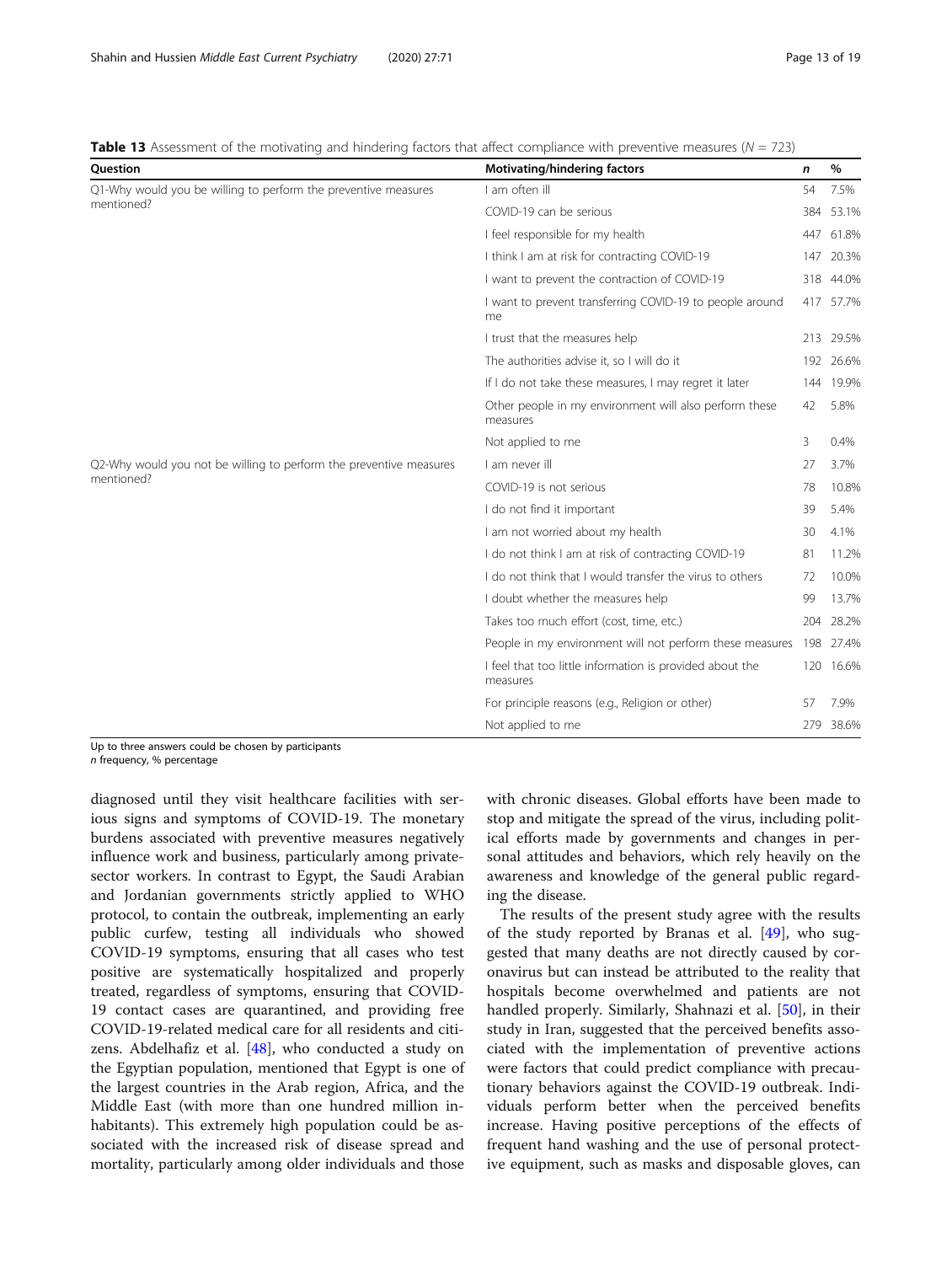<span id="page-13-0"></span>**Table 14** Information needs regarding COVID-19, according to participants ( $N = 723$ )

| <b>Ouestion</b>                                                                | <b>Information needs</b>                                                                                                                                                                                                                                                                                                                                                                                                                                                                                                                                                                                             | n    | %         |
|--------------------------------------------------------------------------------|----------------------------------------------------------------------------------------------------------------------------------------------------------------------------------------------------------------------------------------------------------------------------------------------------------------------------------------------------------------------------------------------------------------------------------------------------------------------------------------------------------------------------------------------------------------------------------------------------------------------|------|-----------|
| Q1-What are the most important topics that you desire information for, at this | How COVID-19 is transmitted                                                                                                                                                                                                                                                                                                                                                                                                                                                                                                                                                                                          | 270  | 37.3%     |
| time?                                                                          | What is the incubation time for COVID-19                                                                                                                                                                                                                                                                                                                                                                                                                                                                                                                                                                             | 309  | 42.7%     |
|                                                                                | What are the symptoms of COVID-19                                                                                                                                                                                                                                                                                                                                                                                                                                                                                                                                                                                    |      | 231 32.0% |
|                                                                                | What can you do to prevent contracting COVID-19                                                                                                                                                                                                                                                                                                                                                                                                                                                                                                                                                                      | 360- | 49.8%     |
|                                                                                | The chances that you will contract COVID-19                                                                                                                                                                                                                                                                                                                                                                                                                                                                                                                                                                          | 153  | 21.2%     |
|                                                                                | The chances that COVID-19 is serious                                                                                                                                                                                                                                                                                                                                                                                                                                                                                                                                                                                 | 150  | 20.7%     |
|                                                                                | How COVID-19 can be treated                                                                                                                                                                                                                                                                                                                                                                                                                                                                                                                                                                                          | 420  | 58.1%     |
|                                                                                | I do not need any information                                                                                                                                                                                                                                                                                                                                                                                                                                                                                                                                                                                        | 54   | 7.5%      |
| Q2-Who would you like to provide you with this information about COVID-19      | General practitioner                                                                                                                                                                                                                                                                                                                                                                                                                                                                                                                                                                                                 | 261  | 36.1%     |
| updates?                                                                       | Public Health Service<br>National authorities (for example, the Ministry of<br>Health)<br>I don't know<br>A letter from the general practitioner<br>A letter from the local authority<br>Informational meeting by the Public Health Service<br>National authorities (for example, the Ministry of<br>Health)<br>Information during a talk with the general<br>practitioner<br>Information on the website from the Public Health<br>Service<br>Information on the local authority's website<br>Information in local newspapers<br>Adverts on the national TV/radio<br>Information on an internet search engine (e.g., |      | 390 53.9% |
|                                                                                |                                                                                                                                                                                                                                                                                                                                                                                                                                                                                                                                                                                                                      | 648  | 89.6%     |
|                                                                                |                                                                                                                                                                                                                                                                                                                                                                                                                                                                                                                                                                                                                      | 39   | 5.4%      |
| Q3-How would you like to receive this information?                             |                                                                                                                                                                                                                                                                                                                                                                                                                                                                                                                                                                                                                      | 93   | 12.9%     |
|                                                                                | Google)                                                                                                                                                                                                                                                                                                                                                                                                                                                                                                                                                                                                              |      | 378 52.3% |
|                                                                                |                                                                                                                                                                                                                                                                                                                                                                                                                                                                                                                                                                                                                      |      | 240 33.2% |
|                                                                                |                                                                                                                                                                                                                                                                                                                                                                                                                                                                                                                                                                                                                      | 495  | 68.5%     |
|                                                                                |                                                                                                                                                                                                                                                                                                                                                                                                                                                                                                                                                                                                                      | 78   | 10.8%     |
|                                                                                |                                                                                                                                                                                                                                                                                                                                                                                                                                                                                                                                                                                                                      |      | 174 24.1% |
|                                                                                |                                                                                                                                                                                                                                                                                                                                                                                                                                                                                                                                                                                                                      | 156  | 21.6%     |
|                                                                                |                                                                                                                                                                                                                                                                                                                                                                                                                                                                                                                                                                                                                      | 45   | 6.2%      |
|                                                                                |                                                                                                                                                                                                                                                                                                                                                                                                                                                                                                                                                                                                                      | 156  | 21.6%     |
|                                                                                |                                                                                                                                                                                                                                                                                                                                                                                                                                                                                                                                                                                                                      | 126  | 17.4%     |

Up to three answers could be chosen by participants n frequency, % percentage

lead to higher perceived benefits, which are robust motivations for complying with preventive measures. Moreover, Jordan et al. [\[51](#page-17-0)] found that focusing on "your community" had a positive effect on the intention to engage in numerous preventive behaviors, in contrast to the baseline, which may represent a beneficial suggestion and useful recommendation for leaders and policymakers.

Similarly, Al-Hanawi et al. [\[13](#page-16-0)] mentioned that following the WHO declaration of COVID-19 as a worldwide pandemic, countries around the globe, including the Kingdom of Saudi Arabia, began to enact strategic plans that were tailored to mitigate the pandemic spread, reduce daily reported infected cases, increase daily recovered cases, and contain the virus. Following the confirmation of its first case of COVID-19, on 2 March 2020, the Saudi Arabian government enacted effective measures, which were applied throughout the country, under the threat of penal law, to control and prevent the spread of the disease, combined with the registration of

new COVID-19 cases and daily follow-up reporting, in accordance with the instructions provided by the WHO for handling this pandemic. Upon confirming the first case in Jordan, however, countrywide measures were scaled-up, to limit and tackle the spread of COVID-19 during the early stages [\[52\]](#page-17-0).

The Saudi Arabian Ministry of Health (MOH) has enacted an intensive awareness campaign, communicated through its website, television, and social media platforms. The MOH has produced a guide to COVID-19, to offer residents necessary information and precautionary messages, available in more than 10 languages. The MOH has also communicated with the public and the media, through social media platforms. These early intervention efforts to inform the public of prevention and mitigation measures, as well as extensive efforts to counter rumors and misinformation, have been significantly increased as the pandemic continues [[53\]](#page-17-0). The KSA is in a unique position of having dealt effectively with two outbreaks of viral origin, associated with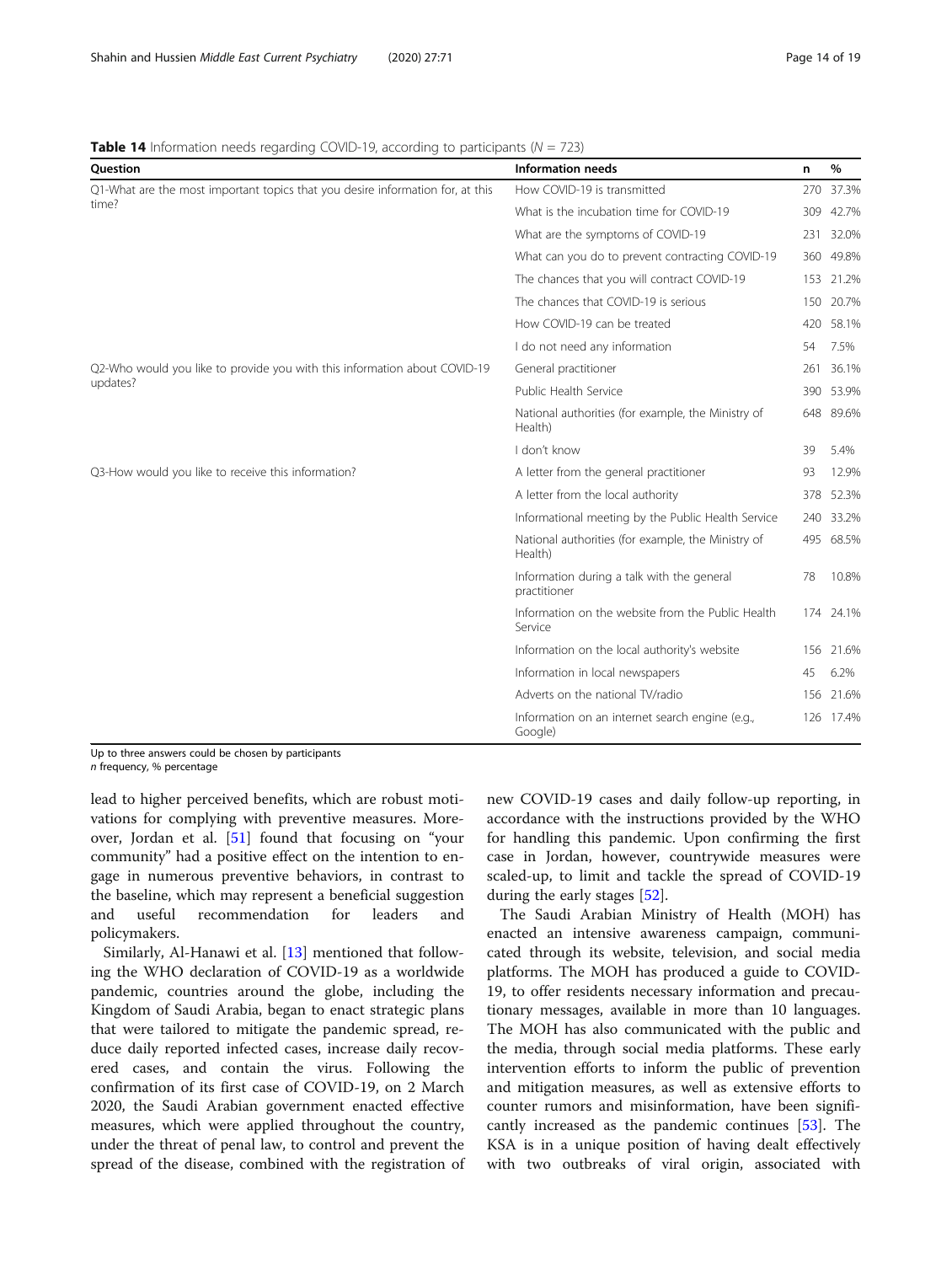similar viruses [[54\]](#page-17-0). This unique experience has helped the government enact an instant response and implement precautionary measures against COVID-19, to control the disease spread.

The results of the current study revealed a positive significant correlation between the mean scores for the "seriousness perception" of COVID-19 and the mean "self-efficacy" scores, among the entire population sample. Among the study participants, higher seriousness perception mean scores were significantly associated with higher self-efficacy mean scores. Although the COVID-19 epidemic can be perceived as a threatening situation, individuals that confront this hazard in a manner that restores the experience of control may alleviate stress reactions, which, ultimately, can have a positive effect on emotional health and well-being. According to social cognitive theory, Bandura [[55\]](#page-17-0) reported that perceived coping efficacy (e.g., the perception that one is capable of managing or coping with a threat) plays a key role in effective adaptation.

Brewer et al. [[56\]](#page-17-0) described public health authorities as being dependent on the willingness and capacity of the general public to adhere to disease prevention recommendations, including those associated with personal hygiene, vaccination and/or prophylaxis, quarantine, transportation restrictions, and the closing down of public institutions, such as schools and universities; however, one factor that can affect the willingness and motivation of the public to integrate and adopt precautionary behaviors is risk perception. Qian et al. [\[57\]](#page-18-0) and Wang et al. [[58\]](#page-18-0), in studies performed in China, reported that higher perceived risk regarding coronavirus dangers was positively linked with favorable behavioral responses and substantially higher anxiety levels among the general population.

The results of the current study revealed that the population sample aged 35 to 39 years had significantly higher mean self-efficacy scores than all other age categories, whereas the lowest mean self-efficacy scores were identified among the oldest population (50 years or older), which may be associated with increased worries regarding potential complications associated with COVID-19 and higher mortality rates, especially among those with chronic diseases.

Similarly, the current study revealed that females scored significantly higher for mean self-efficacy scores compared with males, and those with bachelor's degrees had significantly higher self-efficacy mean scores than all other educational levels, which may be due to their abilities to obtain more information and gain more insight into COVID-19. Similarly, Lau et al. [[59](#page-18-0)], who studied the hemagglutinin type 1 and neuraminidase type 1 swine flu (H1N1) pandemic in Hong Kong, found that females had better overall performance than men for disease prevention. Furthermore, Guo et al. [[60](#page-18-0)] reported that older individuals and patients with comorbidities are more likely to become infected with COVID-19 and are more prone to developing serious complications, such as acute respiratory distress syndrome and cytokine storm, placing them under greater psychological stress.

Similarly, El-Zoghby et al. [[61](#page-18-0)], in their study in Egypt, reported that higher educational levels were associated with higher awareness, which can increase participation in preventive measures and precautionary practices in cases of suspected infection, limiting their feelings of stress. Abdelhafiz et al. [\[48](#page-17-0)] demonstrated that individuals with university-level or higher educations had drastically greater awareness mean scores regarding COVID-19 compared with participants with lower levels of education.

Studies in Hong Kong revealed that those with higher levels of education were more likely to undertake precautionary behaviors to defend against SARS [[62\]](#page-18-0) and avian influenza [\[63\]](#page-18-0), including frequent handwashing, respiratory hygiene, mask-wearing, the proper use of utensils, and hand washing after touching contaminated surfaces. More educated individuals in Australia also reported a higher intention to wear face masks during pandemic influenza events [\[64](#page-18-0)].

Participants' willingness to perform preventive measures against COVID-19, in the current study, was primarily driven by a feeling of responsibility toward their own health, followed by the desire to prevent coronavirus transmission to other people, and the feeling that coronavirus can be serious. The perception of personal infection risk and the perceived seriousness of the health-related consequences have both been linked to engagement with disease-preventive behaviors. Because COVID-19 is spread relatively rapidly by direct humanto-human contact, fighting this disease has been more challenging and has required governments to inform the public of the risks and necessary precautions for protecting themselves and others. However, the feeling of personal responsibility was evidenced in the Arab culture.

This result was congruent with the results of Bish and Michie [\[65](#page-18-0)] who reported that higher perceived personal risk predicts an individual's engagement with diseasepreventive behaviors, such as hand washing and social distancing, as reflected by studies of prior pandemics. Similarly, Abdelhafiz et al. [\[48](#page-17-0)] reported that most of their study participants believed that COVID-19 represents a life-threatening hazard and have been worried about the possible risk of COVID-19 infections among members of their families.

When asked why they may not be willing to undertake preventive measures, in the current study, almost twofifths of participant reported that the situation does not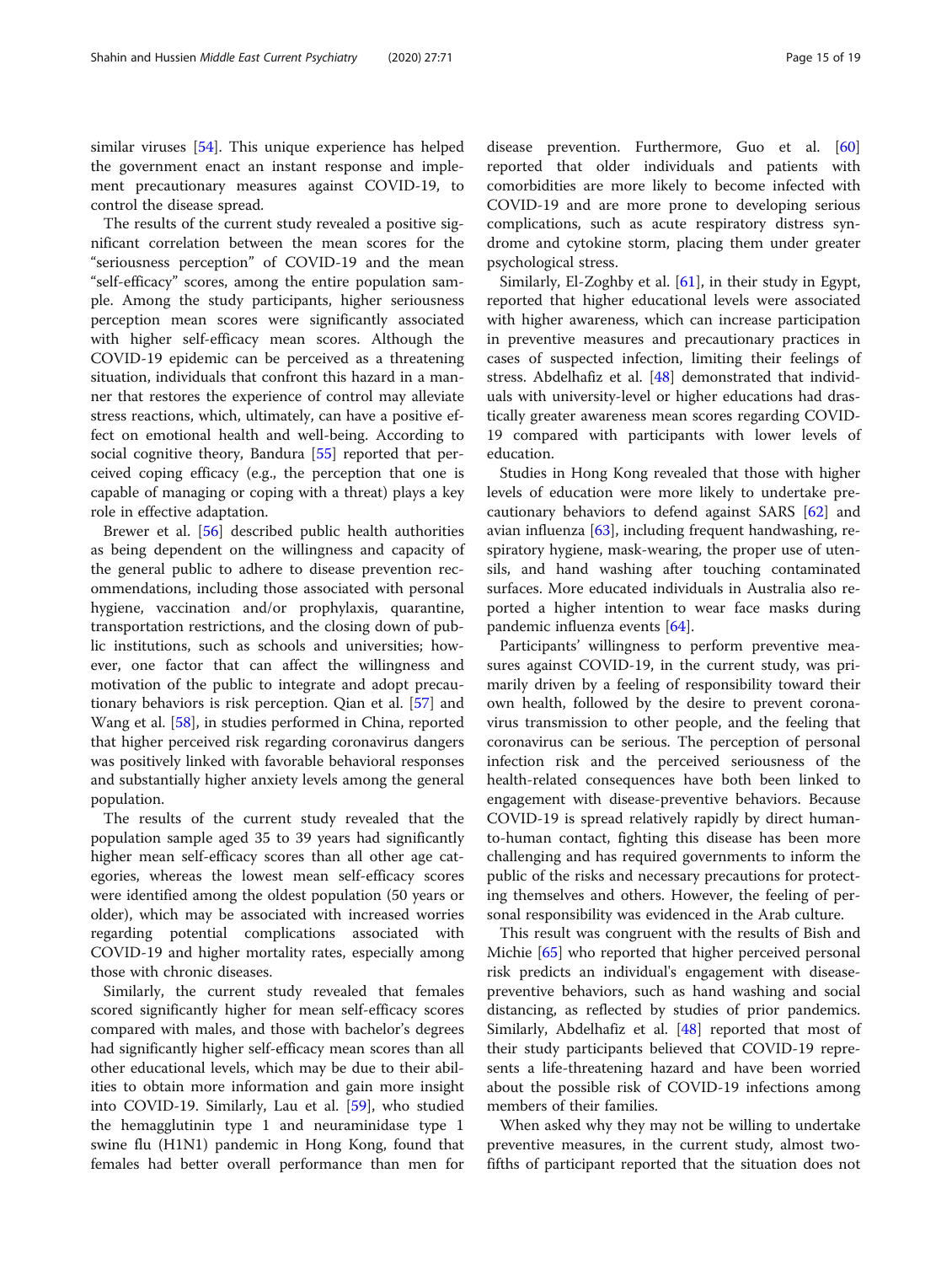apply to them, and slightly more than one-quarter answered that the measures require too much effort (cost, time, etc.) and that the people in their environment would also not perform these measures. These responses reflect the public desire to obtain accurate and adequate information regarding the nature of the novel coronavirus disease pandemic and the necessity of orienting and educating the public regarding the importance of utilizing and abiding by the suggested preventive measures to control COVID-19 transmission. Similarly, van der Weerd et al. [[66](#page-18-0)], in a study performed in the Netherlands, reported that receiving information from a variety of sources during the course of the new influenza H1N1 pandemic, such as public health professionals, the government, and the media, could expand people's awareness of risks and, consequently, increase their adoption of the recommended preventive measures.

The current findings suggested that most of the study sample reported their desire to receive information regarding COVID-19 treatment, methods of preventing disease contraction, the incubation period of the novel coronavirus, and how COVID-19 is transmitted. Because COVID-19 is a newly emerging disease, with no understood natural history and no definite treatment or vaccine, the community required knowledge regarding the etiological agents, epidemiological parameters, such as the virus incubation period, transmission modes, signs and symptoms, and preventive measures. Alzoubi et al. [[67\]](#page-18-0) and Huang et al. [[68](#page-18-0)], who conducted studies in Jordan and Wuhan, respectively, reported that no specific antiviral drugs or vaccines have yet been identified to treat COVID-19. Al-Hanawi et al. [[13\]](#page-16-0) reported that approximately half of their study respondents were unaware that SARS-CoV-2 could transmit person-toperson in close proximity. Therefore, the general population of that study had a low level of awareness of when protective masks were necessary and who must use them to prevent disease transmission.

The results of the current study demonstrated that the vast majority of participants reported that they prefer to receive COVID-19 updates from national authorities of their respective countries, such as the Ministry of Health. More than two-thirds of the respondents declared that they prefer to receive COVID-19 updates through the reports published by national authorities and letters sent by local authorities, indicating that people actively choose which resources they trust for information. Providing information through various sources can play an important role in managing threats by influencing the public's judgments of risks and related benefits, which may indirectly impact the adoption of recommended measures. However, trust is a core component for the public to listen to, understand, and react to public health messages.

Several studies have mentioned that during an epidemic, understanding how important information regarding health hazards is disseminated and how the public accesses, processes, understands, and uses this information is crucial [[69,](#page-18-0) [70\]](#page-18-0). The threats and uncertainties associated with emerging infectious diseases may additionally arouse public emotions and alter behaviors in constructive (e.g., engaging in personal hand hygiene and averting mass gatherings) or disruptive manners (e.g., inflated public fear, useless anxiety, and socioeconomic unease) [[71\]](#page-18-0). Xiao et al. [\[72](#page-18-0)] reported that during quarantine, the separation and

restriction of movement among the population fall within the mandate of the government and public health authorities. Therefore, having confidence in the judgments of government and public health authorities can have remarkable effects on the intellectual health and well-being of individuals under quarantine. Individuals who self-isolated during the COVID-19 virus epidemic in central China who had more family support and higher social trust reported lower levels of anxiety and stress. Sawaya et al. [\[40](#page-17-0)] also mentioned that governments and the WHO have resorted to TV, social media outlets, and cellular operators to disseminate information to increase public awareness about COVID-19 and promote safe physical distancing while combatting the disease outbreak in the Middle East.

#### Conclusion

The perception of COVID-19 seriousness was significantly higher among participants from Saudi Arabia and the perception of susceptibility to COVID-19 and the extent of anxiety among Saudi Arabians were also high compared with participants from Egypt and Jordan. In contrast, participants from Egypt had a lower perception of efficacy and self-efficacy for dealing with COVID-19 and performing preventive measures. Moreover, Egyptian participants reported a lower intention to comply with the recommended precautionary measures against COVID-19.

A significant positive correlation was detected between participants' perception of COVID-19 seriousness and their self-efficacy to handle COVID-19, across the whole sample. The main driving forces for participants to implement the recommended preventive measures included their feelings of responsibility toward their own health, followed by preventing coronavirus transmission to other people, and the feeling that coronavirus can be serious. The general public requires information regarding COVID-19 treatment, disease prevention methods, and the incubation period of the novel coronavirus from reliable resources, such as the ministry of health and local authorities.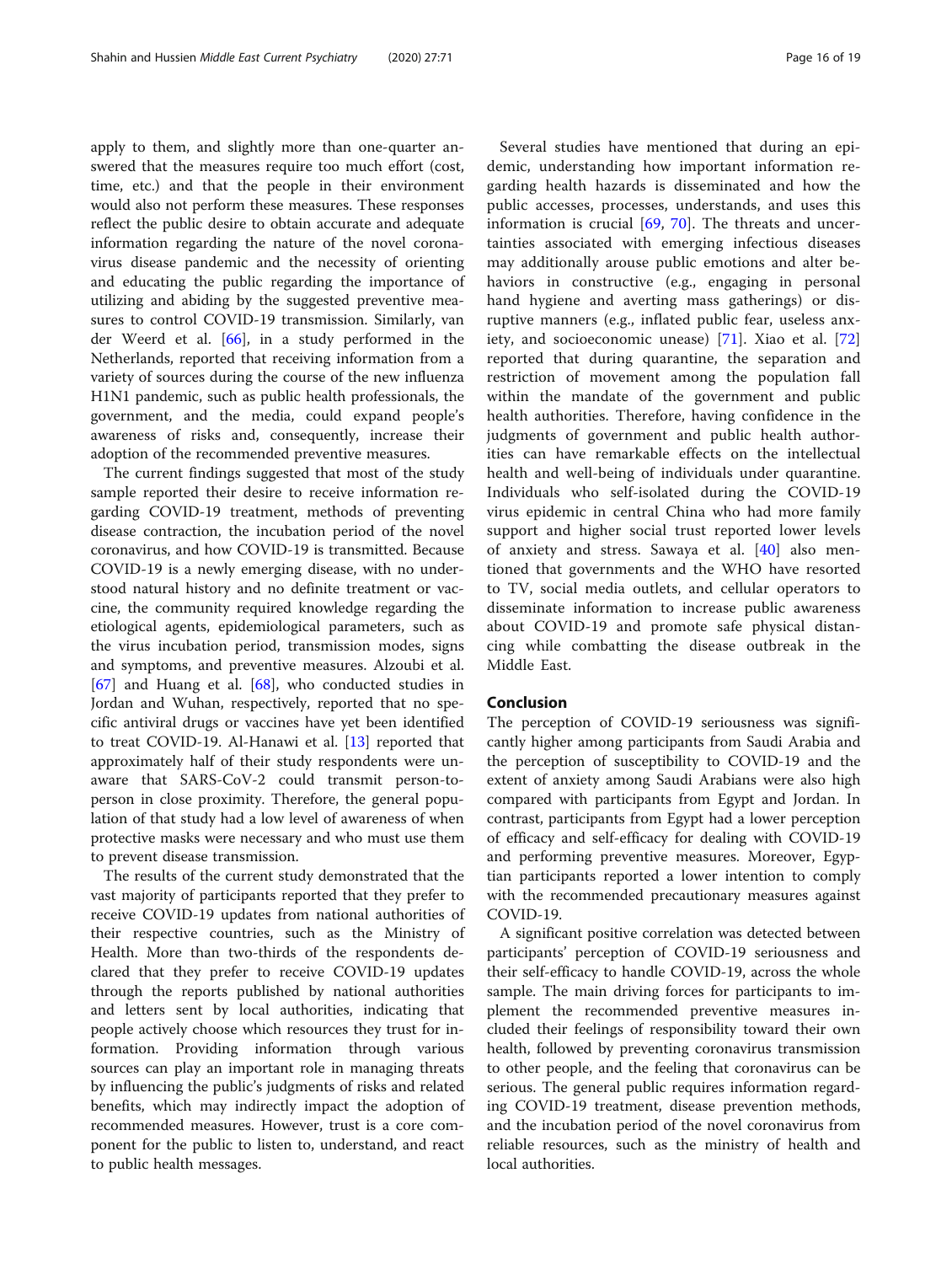# <span id="page-16-0"></span>Recommendations

Communications via various channels designed to promote the adoption of preventive behaviors among the public should focus on raising the public's perceptions of disease seriousness and risks and promote the effectiveness of adopting behavioral measures to reduce the perceived risks, to improve the self-efficacy of COVID-19 outbreak control. Health education programs that aim to improve COVID-19 knowledge and perception are recommended to increase public awareness and compliance with advised preventive measures. These findings highlight the need to continue encouraging and emphasizing the maintenance of social distancing, hand hygiene, and wearing masks to prevent the spread of the virus. The development of structured psychological interventions is necessary to support the population and to combat the psychological impacts and anxieties associated with the COVID-19 pandemic.

# Limitations

Randomization and cross-sectional design were the major limitations and threats to the study generalization; therefore, similar future studies should be performed, using longitudinal research designs, with the inclusion of random samples from more countries, and using a larger sample size. Non-random sampling is among the factors which jeopardize the internal validity of the study and might brought about a difference in the variables of COVID-19 risk perception (perception of disease susceptibility, perception of COVID-19 seriousness, and perception of efficacy and self-efficacy to cope with COVID-19) among the samples of the three countries, e.g., the educational level for the sample of Egypt was markedly lower than that for others.

#### Abbreviations

COVID-19: Coronavirus disease 2019; SARS-CoV-2: Acute respiratory syndrome coronavirus 2; MERS: Middle East respiratory syndrome; WHO: World Health Organization; SCDC: Saudi Center for Disease Prevention and Control; SPSS: Statistical Package for Social Sciences; MOH: Ministry of Health; H1N1: Hemagglutinin type 1 and neuraminidase type 1 swine flu

#### Acknowledgment

The research work is dedicated to those who have suffered from the COVID-19 infection and to those deceased. Furthermore, it is dedicated to the healthcare professionals who were in the front lines against this deadly virus.

#### Authors' contributions

MAS had the correspondence of the study, conceived and designed the study, did the statistical analyses, editing, and submission of the manuscript. RMH did data collection, drafted the paper, and reviewed the manuscript. Both authors provided input into the manuscript and approved the final version.

#### Funding

No funding has been received by the researchers for this research.

#### Availability of data and materials

The datasets of the current study are available from the corresponding author on reasonable request.

#### Ethics approval and consent to participate

Ethical approval to carry out the research study was granted on April 5th, 2020 by the local ethical committee of Al-Ghad International Colleges for Applied Medical Sciences. Moreover, the consent form was granted by all participants in the current study.

#### Consent for publication

Not applicable.

#### Competing interests

The researchers declare no conflicts of interest in the research work.

#### Author details

<sup>1</sup>Al-Ghad International Colleges for Applied Medical Sciences, Qassim, Saudi Arabia. <sup>2</sup> Department of Psychiatric and Mental Health Nursing, Faculty of Nursing, Zagazig University, Zagazig, Egypt.

#### Received: 25 August 2020 Accepted: 4 December 2020 Published online: 22 December 2020

#### References

- 1. Chen N et al (2020) Epidemiological and clinical characteristics of 99 cases of 2019 novel coronavirus pneumonia in Wuhan, China: a descriptive study. Lancet 395(10223):507–513. [https://doi.org/10.1016/S0140-6736\(20\)30211-7](https://doi.org/10.1016/S0140-6736(20)30211-7)
- 2. Giovanetti M, Benvenuto D, Angeletti S, Ciccozzi M (2020) The first two cases of 2019-nCoV in Italy: where they come from? J Med Virol 92(5):518– 521. <https://doi.org/10.1002/jmv.25699>
- 3. Shigemura J, Ursano RJ, Morganstein JC, Kurosawa M, Benedek DM (2020) Public responses to the novel 2019 coronavirus (2019-nCoV) in Japan: mental health consequences and target populations. Psychiatry Clin Neurosci 74(4):281. <https://doi.org/10.1111/pcn.12988>
- 4. Bassetti M, Vena A, Giacobbe DR (2020) The novel Chinese coronavirus (2019-nCoV) infections: challenges for fighting the storm. Eur J Clin Invest 50(3):e13209. <https://doi.org/10.1111/eci.13209>
- 5. Rabi FA, Al Zoubi MS, Kasasbeh GA, Salameh DM, Al-Nasser AD (2020) SARS-CoV-2 and coronavirus disease 2019: what we know so far. Pathogens 9(3): 231. <https://doi.org/10.3390/pathogens9030231>
- 6. World Health Organization (2020) WHO announces COVID-19 outbreak a pandemic. WHO Regional Office For Europe [https://www.euro.who.int/en/](https://www.euro.who.int/en/health-topics/health-emergencies/coronavirus-covid-19/news/news/2020/3/who-announces-covid-19-outbreak-a-pandemic) [health-topics/health-emergencies/coronavirus-covid-19/news/news/2020/3/](https://www.euro.who.int/en/health-topics/health-emergencies/coronavirus-covid-19/news/news/2020/3/who-announces-covid-19-outbreak-a-pandemic) [who-announces-covid-19-outbreak-a-pandemic](https://www.euro.who.int/en/health-topics/health-emergencies/coronavirus-covid-19/news/news/2020/3/who-announces-covid-19-outbreak-a-pandemic). Accessed 16 Apr 2020
- 7. Chan JF-W et al (2020) A familial cluster of pneumonia associated with the 2019 novel coronavirus indicating person-to-person transmission: a study of a family cluster. Lancet 395(10223):514–523. [https://doi.org/10.1016/S0140-](https://doi.org/10.1016/S0140-6736(20)30154-9) [6736\(20\)30154-9](https://doi.org/10.1016/S0140-6736(20)30154-9)
- 8. Peiris JS, Yuen KY, Osterhaus AD, Stöhr K (2003) The severe acute respiratory syndrome. N Engl J Med 349(25):2431–2441. [https://doi.org/10.1056/](https://doi.org/10.1056/NEJMra032498) [NEJMra032498](https://doi.org/10.1056/NEJMra032498)
- 9. Saudi Center for Disease Prevention and Control (2020) Saudi Center for Disease Prevention and Control daily updates. [https://covid19.cdc.gov.sa/](https://covid19.cdc.gov.sa/daily-updates/) [daily-updates/](https://covid19.cdc.gov.sa/daily-updates/). Accessed 23 June 2020.
- 10. World Health Organization (2020) Coronavirus disease (COVID-19) Situation report—154 data as received by WHO from national authorities by 10:00 CEST, 22 June 2020. [https://www.who.int/docs/default-source/coronaviruse/](https://www.who.int/docs/default-source/coronaviruse/situation-reports/20200622-covid-19-sitrep-154.pdf?sfvrsn=d0249d8d_2) [situation-reports/20200622-covid-19-sitrep-154.pdf?sfvrsn=d0249d8d\\_2.](https://www.who.int/docs/default-source/coronaviruse/situation-reports/20200622-covid-19-sitrep-154.pdf?sfvrsn=d0249d8d_2) Accessed 23 June 2020.
- 11. Sheeran P, Harris PR, Epton T (2014) Does heightening risk appraisals change people's intentions and behavior? A meta-analysis of experimental studies. Psychol Bull 140(2):511–543. <https://doi.org/10.1037/a0033065>
- 12. Oke J, Heneghan C (2020) Global Covid-19 case fatality rates. [www.cebm.](http://www.cebm.net/covid-19/global-covid-19-case-fatality-rates/) [net/covid-19/global-covid-19-case-fatality-rates/](http://www.cebm.net/covid-19/global-covid-19-case-fatality-rates/). Accessed 23 June 2020.
- 13. Al-Hanawi MK et al (2020) Knowledge, attitude and practice toward COVID-19 among the public in the Kingdom of Saudi Arabia: a cross-sectional study. Front Public Health 8:217. <https://doi.org/10.3389/fpubh.2020.00217>
- 14. Zhao Z, Li X, Liu F, Zhu G, Ma C, Wang L (2020) Prediction of the COVID-19 spread in African countries and implications for prevention and controls: a case study in South Africa, Egypt, Algeria, Nigeria, Senegal and Kenya. Sci Total Environ 729:138959. <https://doi.org/10.1016/j.scitotenv.2020.138959>
- 15. Jordanian Ministry of Health (2020) JMOH COVID-19 Dashboard. [https://](https://corona.moh.gov.jo/ar) [corona.moh.gov.jo/ar](https://corona.moh.gov.jo/ar). Accessed 25 June 2020.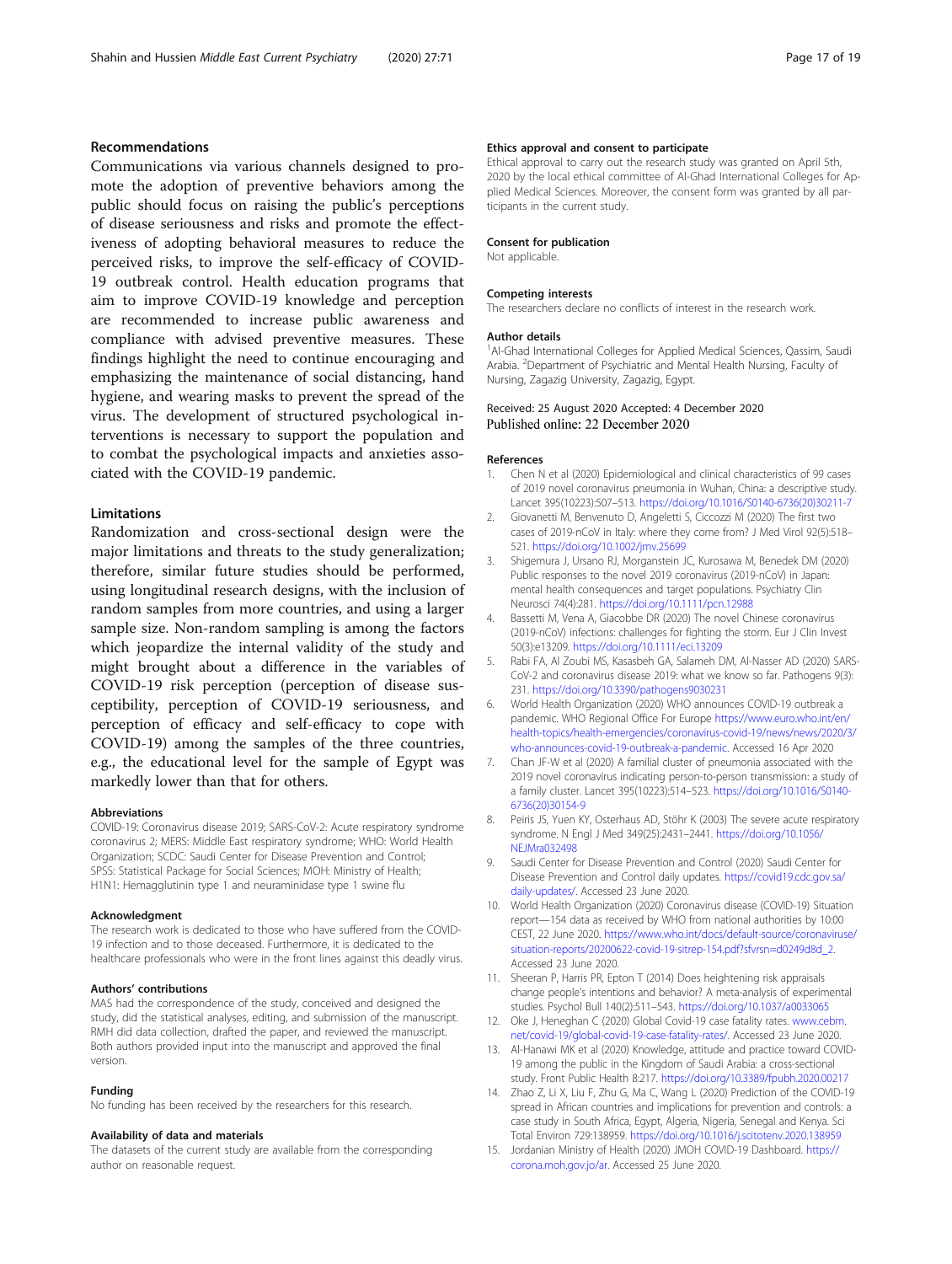- <span id="page-17-0"></span>16. Rogers R, Cacioppo J, Petty R (1983) Cognitive and physiological processes in fear appeals and attitude change: a revised theory of protection motivation. In: Social psychophysiology: a sourcebook. Guilford, New York, pp 153–177
- 17. Colizza V, Barrat A, Barthélemy M, Vespignani A (2006) The role of the airline transportation network in the prediction and predictability of global epidemics. Proc Natl Acad Sci U S A 103(7):2015–2020. [https://doi.org/10.](https://doi.org/10.1073/pnas.0510525103) [1073/pnas.0510525103](https://doi.org/10.1073/pnas.0510525103)
- 18. De Zwart O et al (2007) Avian influenza risk perception, Europe and Asia. Emerg Infect Dis 13(2):290–293
- 19. Brug J, Aro AR, Oenema A, De Zwart O, Richardus JH, Bishop GD (2004) SARS risk perception, knowledge, precautions, and information sources, the Netherlands. Emerg Infect Dis 10(8):1486–1489. [https://doi.org/10.3201/](https://doi.org/10.3201/eid1008.040283) [eid1008.040283](https://doi.org/10.3201/eid1008.040283)
- 20. Slovic P, Peters E (2006) Risk perception and affect. Curr Dir Psychol Sci 15(6):322–325. <https://doi.org/10.1111/j.1467-8721.2006.00461.x>
- 21. Cameron LD, Leventhal H (2003) The self-regulation of health and illness behaviour, 1st edn. Psychology Press, Routledge, New York
- 22. Brug J, Aro AR, Richardus JH (2009) Risk perceptions and behaviour: towards pandemic control of emerging infectious diseases, International Research on Risk Perception in the Control of Emerging Infectious Diseases. Int J Behav Med 16:3–6. [https://doi.org/10.1007/s12529-008-](https://doi.org/10.1007/s12529-008-9000-x) [9000-x](https://doi.org/10.1007/s12529-008-9000-x)
- 23. Van der Linden S (2015) The social-psychological determinants of climate change risk perceptions: towards a comprehensive model. J Environ Psychol 41:112–124. <https://doi.org/10.1016/j.jenvp.2014.11.012>
- 24. van der Linden S (2017) Determinants and measurement of climate change risk perception, worry, and concern. The Oxford Encyclopedia of Climate Change Communication Oxford University Press, Oxford. [https://doi.org/10.](https://doi.org/10.2139/ssrn.2953631) [2139/ssrn.2953631](https://doi.org/10.2139/ssrn.2953631)
- 25. Prati G, Pietrantoni L (2016) Knowledge, risk perceptions, and xenophobic attitudes: evidence from italy during the ebola outbreak. Risk Anal 36(10): 2000–2010. <https://doi.org/10.1111/risa.12537>
- 26. Leiserowitz A (2006) Climate change risk perception and policy preferences: the role of affect, imagery, and values. Clim Change 77(1-2):45–72. [https://](https://doi.org/10.1007/s10584-006-9059-9) [doi.org/10.1007/s10584-006-9059-9](https://doi.org/10.1007/s10584-006-9059-9)
- 27. Xie B, Brewer MB, Hayes BK, McDonald RI, Newell BR (2019) Predicting climate change risk perception and willingness to act. J Environ Psychol 65: 101331. <https://doi.org/10.1016/j.jenvp.2019.101331>
- 28. Saudi General Authority for Statistics (2020) The total population. [https://](https://web.archive.org/web/20190403082640/https://www.stats.gov.sa/en/indicators/1) [web.archive.org/web/20190403082640/https://www.stats.gov.sa/en/](https://web.archive.org/web/20190403082640/https://www.stats.gov.sa/en/indicators/1) [indicators/1](https://web.archive.org/web/20190403082640/https://www.stats.gov.sa/en/indicators/1). Accessed 28 June 2020.
- 29. Jordan Department of Statistics (2020) Population clock. [http://dosweb.dos.](http://dosweb.dos.gov.jo/) [gov.jo/](http://dosweb.dos.gov.jo/). Accessed 28 June 2020.
- 30. Central Agency for Public Mobilization and Statistics (2020) Egypt statistics, current population. <http://www.capmas.gov.eg/HomePage.aspx>. Accessed 28 June 2020.
- 31. Dean A, Sullivan K, Soe M (2013) Open Epi: open source epidemiologic statistics for public health, version 3.01. [https://www.openepi.com/Menu/](https://www.openepi.com/Menu/OE_Menu.htm) OE Menu.htm. Accessed 1 Apr 2020.
- 32. Effective Communication in Outbreak Management for Europe (2015) Assessing risk perception of the public, standard questionnaire on risk perception of an infectious disease outbreak. ECOM-EU [http://](http://ecomeu.info/tool/assessing-risk-perception-of-the-public/) [ecomeu.info/tool/assessing-risk-perception-of-the-public/](http://ecomeu.info/tool/assessing-risk-perception-of-the-public/). Accessed 12 Apr 2020
- 33. Bults M, Beaujean D, Wijkmans C, Richardus JH, Voeten H (2014) Q fever in the Netherlands: public perceptions and behavioral responses in three different epidemiological regions: a follow-up study. BMC Public Health 14(1):263. <https://doi.org/10.1186/1471-2458-14-263>
- 34. Bults M et al (2011) Perceived risk, anxiety, and behavioural responses of the general public during the early phase of the Influenza A (H1N1) pandemic in the Netherlands: results of three consecutive online surveys. BMC Public Health 11(1):2. <https://doi.org/10.1186/1471-2458-11-2>
- 35. IBM Corp (2015) IBM SPSS statistics for windows, 23.0 edn. IBM Corp, Armonk [https://www.ibm.com/support/pages/how-cite-ibm-spss-statistics](https://www.ibm.com/support/pages/how-cite-ibm-spss-statistics-or-earlier-versions-spss)[or-earlier-versions-spss](https://www.ibm.com/support/pages/how-cite-ibm-spss-statistics-or-earlier-versions-spss). Accessed 15 Apr 2020
- 36. World Medical Association (2018) World Medical Association Declaration of Helsinki: ethical principles for medical research involving human subjects. World Medical Association [https://www.wma.net/policies-post/wma](https://www.wma.net/policies-post/wma-declaration-of-helsinki-ethical-principles-for-medical-research-involving-human-subjects/)[declaration-of-helsinki-ethical-principles-for-medical-research-involving](https://www.wma.net/policies-post/wma-declaration-of-helsinki-ethical-principles-for-medical-research-involving-human-subjects/)[human-subjects/](https://www.wma.net/policies-post/wma-declaration-of-helsinki-ethical-principles-for-medical-research-involving-human-subjects/). Accessed 14 Apr 2020
- 37. Bai Y, Yao L, Wei T, Tian F, Jin D-Y, Chen L, Wang M (2020) Presumed asymptomatic carrier transmission of COVID-19. JAMA 323(14):1406–1407. <https://doi.org/10.1001/jama.2020.2565>
- 38. Kyaw S, Aye S, Hlaing Win A, Hlaing Su S, Thida A (2020) Awareness, perceived risk and protective behaviours of Myanmar adults on COVID-19. Int J Community Med Public Health 7(5):1627–1636. [https://doi.org/10.](https://doi.org/10.18203/2394-6040.ijcmph20201530) [18203/2394-6040.ijcmph20201530](https://doi.org/10.18203/2394-6040.ijcmph20201530)
- 39. Kwok KO, Li K-K, Chan HH, Yi YY, Tang A, Wei WI, Wong SY (2020) Community responses during early phase of covid-19 epidemic, Hong Kong. Emerg Infect Dis 26(7):10.3201. [https://doi.org/10.3201/eid2607.](https://doi.org/10.3201/eid2607.200500) [200500](https://doi.org/10.3201/eid2607.200500)
- 40. Sawaya T, Ballouz T, Zaraket H, Rizk N (2020) Coronavirus disease (COVID-19) in the Middle East: a call for a unified response. Front Public Health 8:209. <https://doi.org/10.3389/fpubh.2020.00209>
- 41. Lewnard JA, Lo NC (2020) Scientific and ethical basis for social-distancing interventions against COVID-19. Lancet Infect Dis 20(6):631–633. [https://doi.](https://doi.org/10.1016/S1473-3099(20)30190-0) [org/10.1016/S1473-3099\(20\)30190-0](https://doi.org/10.1016/S1473-3099(20)30190-0)
- 42. Leppin A, Aro AR (2009) Risk perceptions related to SARS and avian influenza: theoretical foundations of current empirical research. Int J Behav Med 16(1):7–29. <https://doi.org/10.1007/s12529-008-9002-8>
- 43. Chirwa GC (2020) "Who knows more, and why?" Explaining socioeconomicrelated inequality in knowledge about HIV in Malawi. Sci Afr 7:e00213. <https://doi.org/10.1016/j.sciaf.2019.e00213>
- 44. Podder D, Paul B, Dasgupta A, Bandyopadhyay L, Pal A, Roy S (2019) Community perception and risk reduction practices toward malaria and dengue: a mixed-method study in slums of Chetla, Kolkata. Indian J Public Health 63(3):178–185. [https://doi.org/10.4103/ijph.IJPH\\_321\\_19](https://doi.org/10.4103/ijph.IJPH_321_19)
- 45. Tang CS-k, Wong C-y (2004) Factors influencing the wearing of facemasks to prevent the severe acute respiratory syndrome among adult Chinese in Hong Kong. Prev Med 39(6):1187–1193. [https://doi.org/10.1016/j.ypmed.](https://doi.org/10.1016/j.ypmed.2004.04.032) [2004.04.032](https://doi.org/10.1016/j.ypmed.2004.04.032)
- 46. De Zwart O et al (2009) Perceived threat, risk perception, and efficacy beliefs related to SARS and other (emerging) infectious diseases: results of an international survey. Int J Behav Med 16(1):30–40. [https://doi.org/10.](https://doi.org/10.1007/s12529-008-9008-2) [1007/s12529-008-9008-2](https://doi.org/10.1007/s12529-008-9008-2)
- 47. Zhong B-L, Luo W, Li H-M, Zhang Q-Q, Liu X-G, Li W-T, Li Y (2020) Knowledge, attitudes, and practices towards COVID-19 among Chinese residents during the rapid rise period of the COVID-19 outbreak: a quick online cross-sectional survey. Int J Biol Sci 16(10):1745–1752. [https://doi.org/](https://doi.org/10.7150/ijbs.45221) [10.7150/ijbs.45221](https://doi.org/10.7150/ijbs.45221)
- 48. Abdelhafiz AS, Mohammed Z, Ibrahim ME, Ziady HH, Alorabi M, Ayyad M, Sultan EA (2020) Knowledge, perceptions, and attitude of egyptians towards the novel coronavirus disease (COVID-19). J Community Health:1–10. <https://doi.org/10.1007/s10900-020-00827-7>
- 49. Branas CC et al (2020) Flattening the curve before it flattens us: hospital critical care capacity limits and mortality from novel coronavirus (SARS-CoV2) cases in US counties. medRxiv. [https://doi.org/10.1101/2020.04.01.](https://doi.org/10.1101/2020.04.01.20049759) [20049759](https://doi.org/10.1101/2020.04.01.20049759)
- 50. Shahnazi H, Ahmadi-Livani M, Pahlavanzadeh B, Rajabi A, Hamrah MS, Charkazi A (2020) Assessing preventive health behaviors from COVID-19 based on the health belief model (HBM) among people in Golestan province: a cross-sectional study in Northern Iran. Res Square. [https://doi.](https://doi.org/10.21203/rs.3.rs-24871/v1) [org/10.21203/rs.3.rs-24871/v1](https://doi.org/10.21203/rs.3.rs-24871/v1)
- 51. Jordan J, Yoeli E, Rand D (2020) Don't get it or don't spread it? Comparing self-interested versus prosocially framed COVID-19 prevention messaging. PsyArXiv. <https://doi.org/10.31234/osf.io/yuq7x>
- 52. Al-Tammemi AB (2020) The battle against COVID-19 in Jordan: an early overview of the Jordanian experience. Front Public Health 8:188. [https://doi.](https://doi.org/10.3389/fpubh.2020.00188) [org/10.3389/fpubh.2020.00188](https://doi.org/10.3389/fpubh.2020.00188)
- 53. World Health Organization Saudi Arabia join forces to fight COVID-19 nationally, regionally and globally. [http://www.emro.who.int/media/news/](http://www.emro.who.int/media/news/who-saudi-arabia-join-forces-to-fight-covid-19-nationally-regionally-and-globally.html) [who-saudi-arabia-join-forces-to-fight-covid-19-nationally-regionally-and](http://www.emro.who.int/media/news/who-saudi-arabia-join-forces-to-fight-covid-19-nationally-regionally-and-globally.html)[globally.html](http://www.emro.who.int/media/news/who-saudi-arabia-join-forces-to-fight-covid-19-nationally-regionally-and-globally.html). Accessed 2 Apr 2020.
- 54. Elbur A, Alharthi A, Aljuaid A, Hasan N (2016) Knowledge of Middle East respiratory syndrome coronavirus (MERS-CoV) and its management: a survey among Saudi people in Taif; Kingdom of Saudi Arabia. IOSR J Pharm 6(8): 33–39. <https://doi.org/10.9790/3013-068023339>
- 55. Bandura A (1997) Self-self efficacy: the exercise of control. illustrated edn. Freeman, New York
- 56. Brewer NT, Chapman GB, Gibbons FX, Gerrard M, McCaul KD, Weinstein ND (2007) Meta-analysis of the relationship between risk perception and health